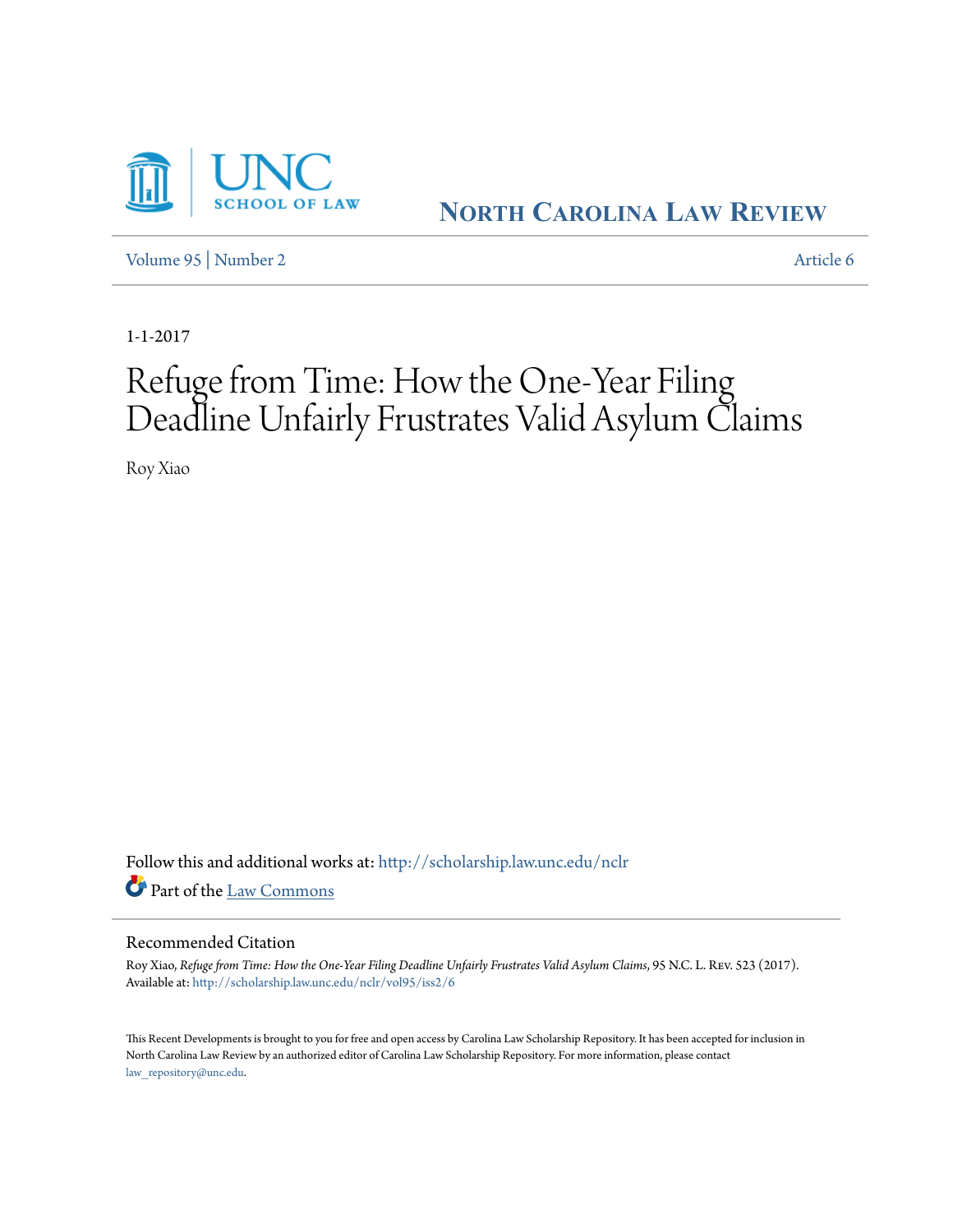# **Refuge from Time: How the One-Year Filing Deadline Unfairly Frustrates Valid Asylum Claims\***

#### **INTRODUCTION**

In the United States, a person may apply for asylum if the person meets the statutory definition of a "refugee."<sup>1</sup> Asylum status grants "withholding of removal"<sup>2</sup> from the United States, as well as an eventual path to lawful permanent residence.<sup>3</sup> Although asylum is rooted in international humanitarian prerogatives, United States requirements are stringent due to national security concerns.<sup>4</sup> But while those concerns may debatably justify tougher laws for the sake of screening out meritless or fraudulent asylum claims, there are some aspects of asylum law that unduly prejudice many deserving applicants.

For instance, consider the case of "Alex," who fled a South American country because he feared that he would be killed due to his political beliefs.<sup>5</sup> After Alex unsuccessfully attempted to enter the United States, he was detained at the border and then interviewed by an immigration officer. Alex explained the circumstances that caused him to flee and seek asylum, and the interviewing officer noted that Alex had a credible fear of persecution if he were to return to his home country. The officer then gave Alex a Notice to Appear for a hearing, that stated that the date and time of the hearing were to be determined. In theory, Alex would later receive a "Notice of Hearing" indicating the date and time.<sup>6</sup> But, the United States

<sup>\* © 2017</sup> Roy Xiao.

 <sup>1. 8</sup> U.S.C. § 1158(b)(1)(A) (2012).

 <sup>2.</sup> Withholding of removal is effectively a stay on deportation proceedings.

 <sup>3.</sup> People that are present in the United States unlawfully are subject to removal (deportation). A grant of asylum stalls or prevents that removal process from occurring. *See Asylum*, U.S. CITIZENSHIP & IMMIGR. SERVS., https://www.uscis.gov/humanitarian /refugees-asylum/asylum [https://perma.cc/8LS7-E8YB] (last updated Aug. 6, 2015).

 <sup>4.</sup> Swetha Sridharan, *Material Support to Terrorism—Consequences for Refugees and Asylum Seekers in the United States*, MIGRATION POL'Y INST. (Jan. 30, 2008), http://www .migrationpolicy.org/article/material-support-terrorism-%E2%80%94-consequencesrefugees-and-asylum-seekers-united-states [https://perma.cc/8Q4S-KPJA].

 <sup>5. &</sup>quot;Alex" is an individual I represented while working for the Immigration Clinic at the University of North Carolina School of Law. The client's name has been changed for his protection. For more information about the clinic, see *Immigration Clinic*, UNC SCH. OF LAW, www.law.unc.edu/academics/clinic/immigration [https://perma.cc/PCN8-B8AY].

 <sup>6. §</sup> 1229(a)(1)(G)(i); *see also* EXEC. OFFICE FOR IMMIGRATION REVIEW, U.S. DEP'T OF JUSTICE, IMMIGRATION COURT PRACTICE MANUAL 69 (2016), https://www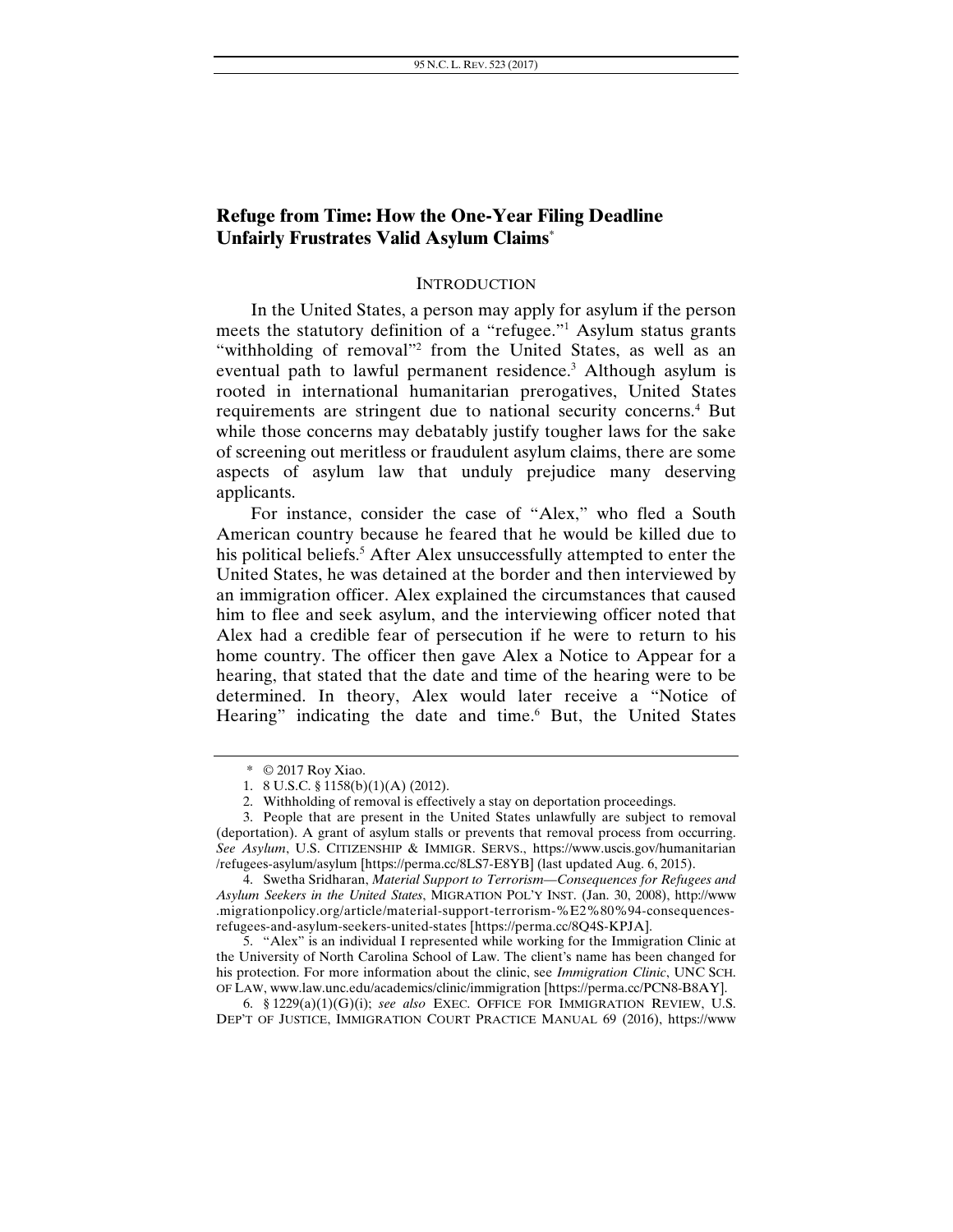Citizenship and Immigration Services ("USCIS") never docketed the case with the proper immigration court, and consequently, Alex never received a Notice of Hearing.7

In these specific circumstances, it was technically impossible for Alex to comply with a particular provision of the asylum statute that requires asylum applications to be "filed" within one year of arriving in the United States.<sup>8</sup> This one-year requirement (often referred to as the "one-year bar") frustrates valid asylum claims because applications are not considered filed until an immigration judge receives them in open court.<sup>9</sup> Alex and others like him have no way of complying with the requirement because they never have the opportunity to appear in immigration court since their hearings are never scheduled. And in cases where a hearing is scheduled, it may be set for a date that occurs after the one-year deadline. These two unfair practices are so pervasive that the American Immigration Council issued a practice advisory with strategies circumnavigating the one-year filing deadline.<sup>10</sup> In short, because of the one-year deadline, many asylum applicants face a challenge.

Should an immigration judge determine that Alex's application was not filed within a year of his arrival, this administrative decision cannot easily be reviewed by federal courts.<sup>11</sup> While the one-year filing requirement can be waived by an immigration judge, such waivers are inequitably awarded.<sup>12</sup> Furthermore, an appeal is time consuming and expensive, a serious concern since applicants like Alex

11. *See* Hana v. Gonzales, 503 F.3d 39, 40, 42 (1st Cir. 2007) (noting the Board of Immigration Appeals did not find a clear error with regard to the immigration judge's factual finding that the applicant, Hana, did not file his asylum application within a year and explaining that the First Circuit "do[es] not have jurisdiction to review the agency's findings regarding timeliness or its application of the 'extraordinary circumstances' exception . . . unless an alien identifies a legal or constitutional defect in the decision").

<sup>.</sup>justice.gov/sites/default/files/pages/attachments/2016/02/04/practice\_manual\_-\_02-08-2016 \_update.pdf [https://perma.cc/74F2-BBSM].

 <sup>7.</sup> For information regarding this interview, contact the author.

 <sup>8. §</sup> 1158(a)(2)(B). This Recent Development will refer to this requirement as the "one-year bar" or "one-year deadline."

 <sup>9.</sup> *See* EXEC. OFFICE FOR IMMIGRATION REVIEW, U.S. DEP'T OF JUSTICE, *supra* note 6, at 35.

<sup>10.</sup> *See generally id.* (providing immigration attorneys with information about and strategies for complying with the one-year filing deadline). In addition, on June 30, 2016, the Northwest Immigration Rights Project filed a class action complaint in an attempt to remedy how the one-year deadline interacts with Department of Homeland Security ("DHS") and USCIS operating procedures to produce unfair outcomes for applicants. *See*  Complaint—Class Action for Injunctive and Declaratory Relief and Mandamus at 1, Mendez Rojas v. Johnson, No. 2:16-cv-01024 (W.D. Wash. June 30, 2016), www.nipnlg.org /PDFs/practitioners/our\_lit/2016\_30Jun\_rojas-v-johnson.pdf [https://perma.cc/AGB6-KGHS].

 <sup>12.</sup> *See infra* Section III.A.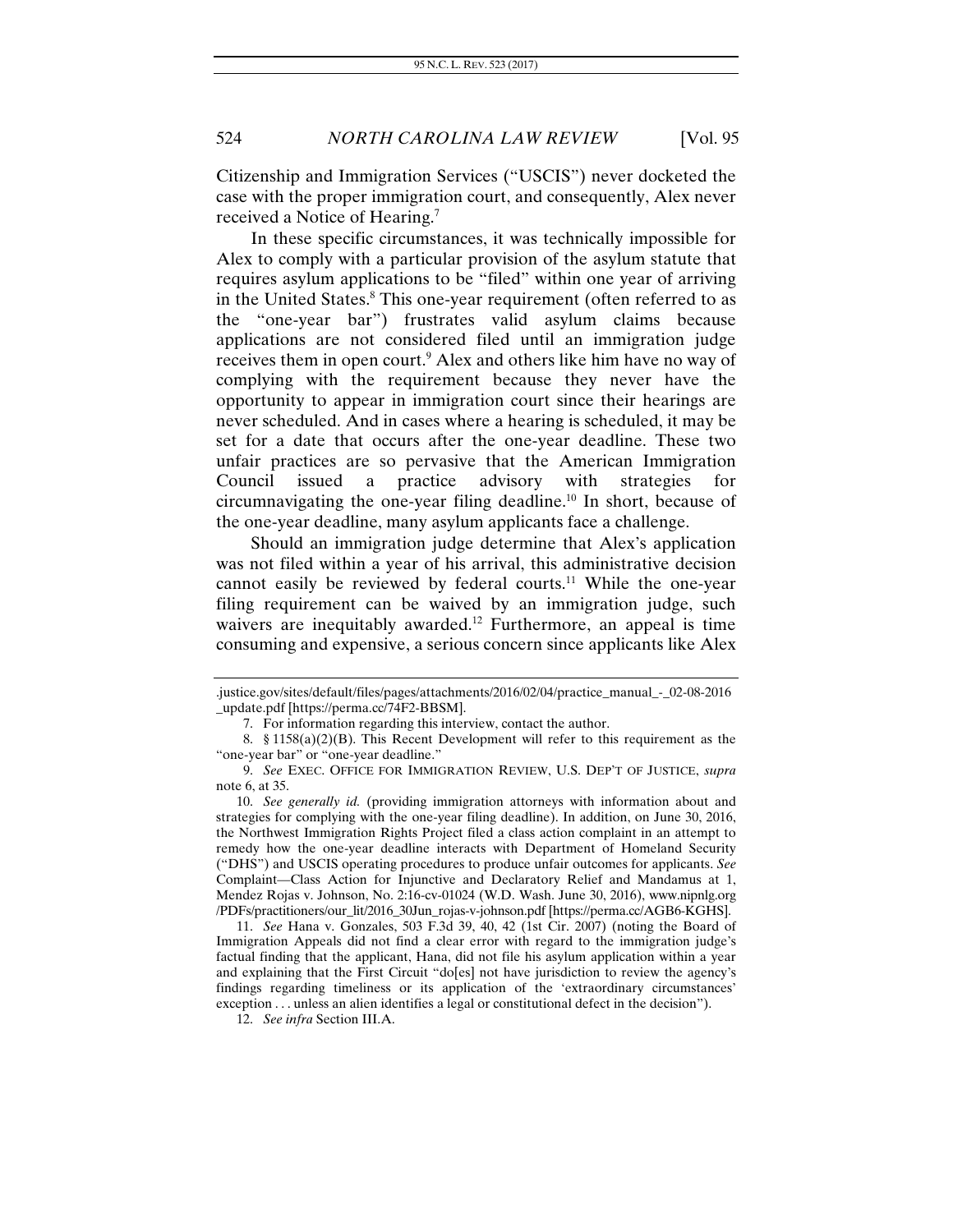have no legal means of employment.<sup>13</sup> However, there is a potential solution: if the illegal entrant asylum applicant is found to have a credible fear during their removal hearing (as Alex did), the application could be constructively filed for the purposes of the oneyear filing deadline. This type of constructive filing is known as "lodging," and there is precedent for the practice, as the Executive Office of Immigration Review ("EOIR") already allows lodging applications in at least one other context.<sup>14</sup>

This Recent Development argues that when an immigration officer determines that an illegal entrant asylum applicant has a credible fear of persecution during the initial removal hearing, that finding should "lodge" the application for purposes of the one-year filing deadline. Analysis proceeds in five parts. Part I further describes Alex's case and addresses how similarly situated applicants can fall through the cracks of the asylum process. Part II provides an overview of United States asylum law and the three types of asylum applications. Part III reviews the statutory bars to asylum, and Part IV details immigration office practices that make it difficult for illegal entrant asylum applicants to file their applications and receive notice about their hearing dates. Finally, Part V argues that a finding of credible fear in an initial removal hearing should lodge defensive asylum applications. It also recommends other changes in the law that could reduce the number of refugees who are deported.

#### I. THE ILLEGAL ENTRANT'S PLIGHT

Alex came from a country that recently experienced political upheaval. A new government assumed power and immediately instituted a number of troubling changes, including restrictions on the media and forms of public protest. Prior to the upheaval, Alex was intimately involved with the opposition party and frequently protested for issues he felt were important. He also directed and acted in plays that satirized government policies and were performed in public areas. After the country's leadership changed, Alex continued speaking out, but his form of protest was not well received by the ruling party, notorious for their association with violent criminal organizations. Alex later received a death threat. Fearing for his own safety and for the lives of his wife and children, he fled his

 <sup>13.</sup> Non-citizens must have authorization to work in the United States legally. *Working in the US*, U.S. CITIZENSHIP & IMMIGR. SERVS., https://www.uscis.gov/workingunited-states/working-us [https://perma.cc/893C-DSC5] (last updated Sept. 11, 2013). However, an asylee can work in the United States immediately. *See Asylum*, *supra* note 3.

<sup>14.</sup> *See infra* Section V.D.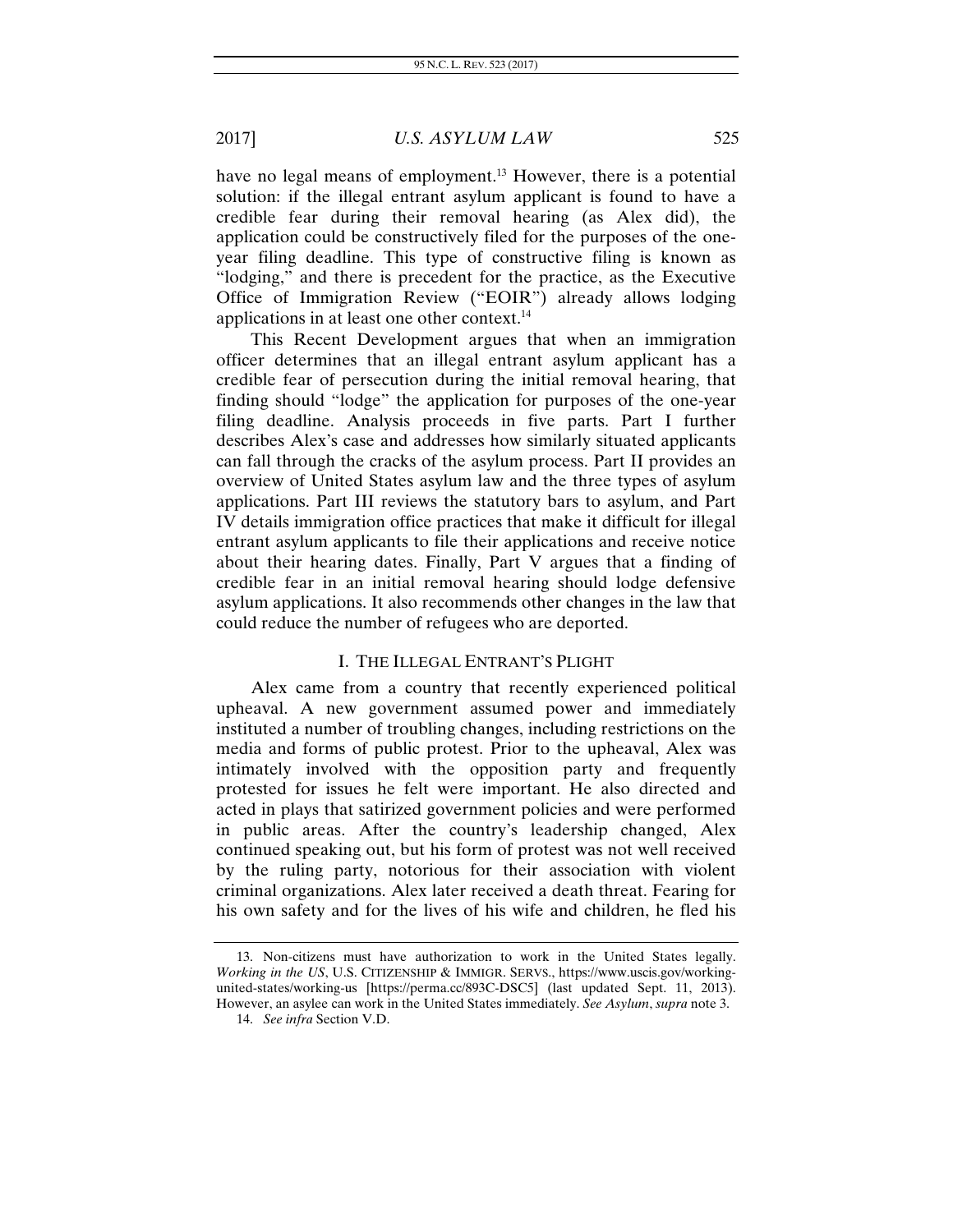home country by himself for a place that he thought would be a safe haven—the United States of America.

After Alex crossed the border into the United States "without inspection," he was detained, arraigned, and subjected to removal proceedings,<sup>15</sup> the formal procedures that precede deportation.<sup>16</sup> Specifically, because Alex attempted to circumvent inspection at the border, he was characterized as an illegal entrant making him subject to a fast-track deportation system known as "expedited removal."17 These expedited proceedings offer fewer procedural safeguards to detainees.18

When Alex told the immigration officer why he had to leave his country, the officer in charge of his case noted that Alex had a plausible asylum claim. The officer then referred Alex for a preliminary interview known as a "credible fear interview" to make a further determination on the validity of his asylum case.<sup>19</sup> After the interview, the officer determined that Alex had a credible fear of persecution if he were to be returned to his home country. He was then given a "Notice to Appear" before an immigration judge for a full asylum determination. However, the time and place of that hearing were marked as "TBD" on the Notice to Appear, and he was instructed to check his mail for a Notice of Hearing, which would state the time and place of the hearing. He was also instructed to periodically call a toll-free number to check and see if he had been assigned a court date.<sup>20</sup>

In the months that followed, Alex dutifully checked his mail and called the toll-free number but never heard anything further regarding his hearing. While in asylum limbo, months elapsed and Alex began working under the table to survive while he waited for the government to initiate proceedings. By the time he saved enough

 <sup>15.</sup> *See* text accompanying *infra* note 84. For information regarding this interview, contact the author.

 <sup>16.</sup> *See* Christen Chapman, *Relief from Deportation: An Unnecessary Battle*, 44 LOY. L.A. L. REV. 1529, 1533–34 (2010).

 <sup>17.</sup> *See* 8 U.S.C. § 1182(a)(6)(A)(i) (2012); 8 C.F.R. § 1235.3(b) (2015).

 <sup>18.</sup> Those subject to expedited removal will not get to appear before a judge, will have no right to review, and will not informed of their right to counsel. *See* AM. IMMIGRATION COUNCIL, REMOVAL WITHOUT RECOURSE: THE GROWTH OF SUMMARY DEPORTATIONS FROM THE UNITED STATES 2 (MAY 2014), https://www.americanimmigrationcouncil.org /sites/default/files/research/removal\_without\_recourse.pdf [https://perma.cc/JR3B-7TFC]; *see also* Chapman, *supra* note 16, at 1566–68 (noting that United States Immigration and Customs Enforcement agency attorneys are not constrained by the Federal Rules of Evidence when cross-examining detainees).

 <sup>19.</sup> *See* text accompanying *infra* note 51.

 <sup>20.</sup> For information regarding this interview, contact the author.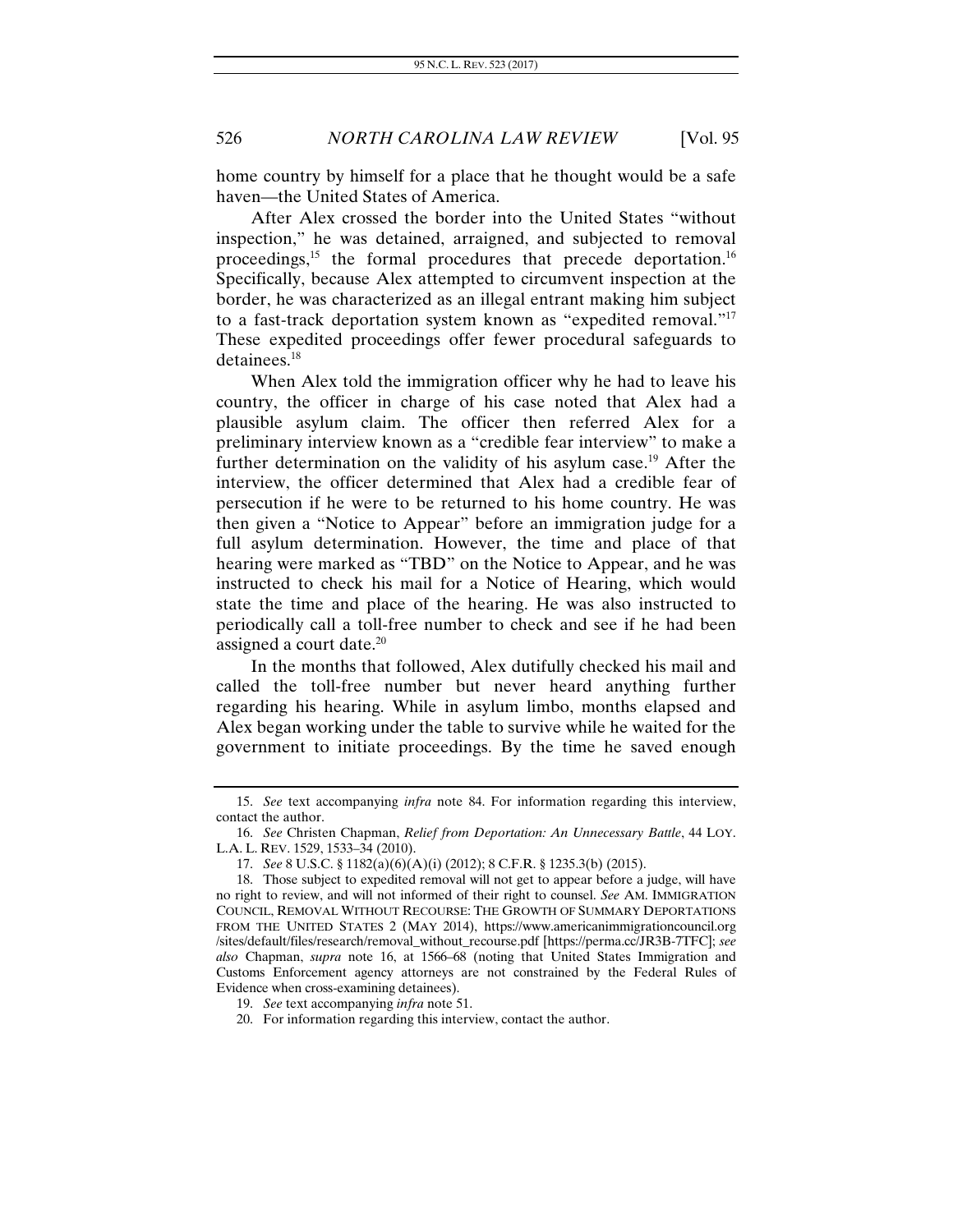money to retain an attorney, nearly a year had passed since his arrival in the country. For many immigrants like Alex, making the sociocultural adjustments that accompany living in a foreign place is a challenge by itself without also having to navigate a complex legal system with no legal assistance. Accordingly, Alex was devastated when his attorney informed him that the law requires him to apply for asylum within one year of his arrival into the United States and that the credible fear interview did not formally initiate the asylum application process. This one-year application filing requirement, along with other stiff procedural and substantive requirements, unfairly prejudice and exclude qualified refugees like Alex from receiving asylum.

#### II. OVERVIEW OF ASYLUM LAW

#### *A. Substantive Requirements of Asylum Law*

Under section 208 of the Immigration and Nationality Act ("INA"), the Secretary of Homeland Security and the Attorney General of the United States are authorized to grant asylum to any applicant who qualifies as a "refugee."<sup>21</sup> Under  $8$  USC  $$1101(a)(42)(A)$ , a refugee is:

[A]ny person who is outside any country of such person's nationality . . . and who is unable or unwilling to return to, and is unable or unwilling to avail himself or herself of the protection of, that country because of persecution or a wellfounded fear of persecution on account of race, religion, nationality, membership in a particular social group, or political opinion  $\dots$ <sup>22</sup>

An applicant can qualify as a refugee by showing that "she has suffered past persecution or because she has a well-founded fear of future persecution."23 The burden of proof is on the applicant, and if the applicant is credible, her testimony can carry that burden even without corroboration.<sup>24</sup>

If an applicant shows that she was actually persecuted in the past on the basis of a statutorily enumerated ground—race, religion

 <sup>21. 8</sup> U.S.C. § 1158(b)(1)(A) (2012).

 <sup>22.</sup> *Id.* § 1101(a)(42)(A).

 <sup>23. 8</sup> C.F.R. § 208.13(b) (2015).

<sup>24.</sup> *Id.* § 208.13(a). However, an asylum officer may rely on third-party sources of information in deciding whether an applicant qualifies as a refugee. *Id.* § 208.12(a).The sources can include government research through the Department of State or "other credible sources" such as "international organizations" or "academic institutions." *Id.*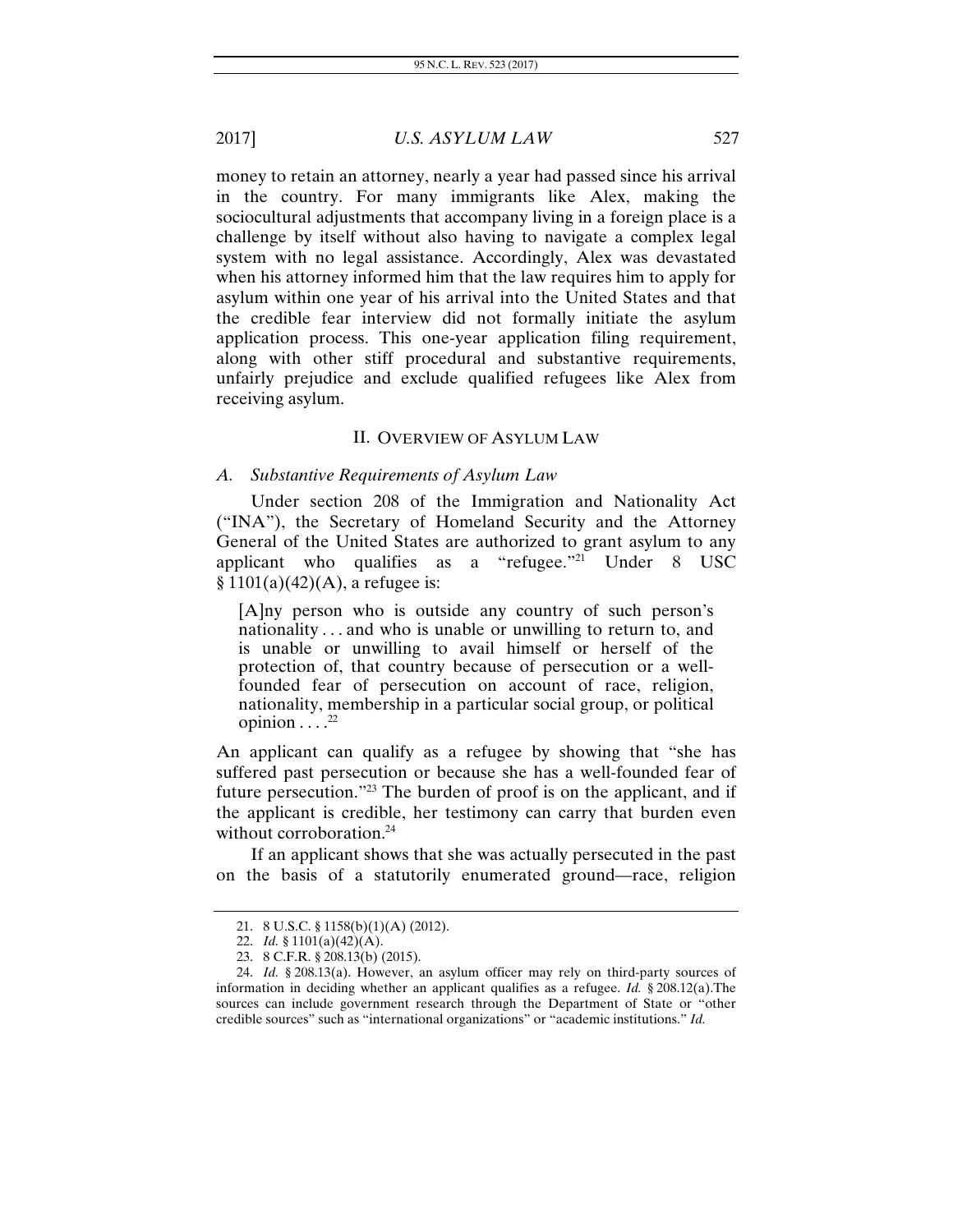nationality, membership in a particular social group, or political opinion—then there is a presumption of a well-founded fear of future persecution.<sup>25</sup> However, a reviewing asylum officer has considerable discretion to deny an application that is filed on the basis of past persecution.26 First, an officer may deny the application if the officer finds that there has been a "fundamental change in circumstances" in the applicant's home country that renders the fear of persecution moot.27 Second, an officer can also deny the application if the officer finds that the applicant could avoid persecution by relocating to another part of the applicant's country, also known as "relocation grounds."28 In deciding whether relocation is reasonable, an officer considers a variety of factors, including "whether the applicant would face other serious harm in the place of suggested relocation" and "social and cultural constraints, such as age, gender, health . . . and familial ties."<sup>29</sup>

These grounds for denial threaten to swallow a large subset of asylum cases because while the inquiries are framed as objective, it seems inevitable that subjective perceptions will creep into the analysis. For example, even officially recognized and credible sources of information may contain considerable variance in their assessment of the "circumstances" of an applicant's home country.<sup>30</sup> Further, an officer may find that relocation to another place in the refugee's home country is reasonable on the basis of geographical distance or some other superficial factor when it is not, because of more nuanced "social and cultural constraints" affecting the refugee that the officer failed to consider. $31$  For instance, one of the groups that was persecuting the applicant before they fled could have nationwide

<sup>25.</sup> *Id.* § 208.13(b)(1).

<sup>26.</sup> *Id.* § 208.13(b)(1)(i).

<sup>27.</sup> *Id.* § 208.13(b)(1)(i)(A).

<sup>28.</sup> *Id.* § 208.13(b)(1)(i)(B).

<sup>29.</sup> *Id.* § 208.13(b)(3).

<sup>30.</sup> *See* Christian A. Fundo, *Toward a More Individualized Assessment of Changed Country Conditions of Kosovar Asylum-Seekers*, 43 CORNELL INT'L L.J. 611, 634–36 (2010) (questioning accuracy of U.S. State Department materials with regard to safety conditions in Kosovo); Susan K. Kerns, *Country Conditions Documentation in U.S. Asylum Cases: Leveling the Evidentiary Playing Field*, 8 IND. J. GLOBAL LEGAL STUD. 197, 197, 209–12 (2000) (noting inconsistencies in U.S. State Department reports and criticizing their conclusory nature).

<sup>31.</sup> *See* Shu Han Liu v. Holder, 718 F.3d 706, 709–10 (7th Cir. 2013) (rejecting petitioner's claim of changed circumstances due to petitioner's conversion to Christianity on the premise that small house churches are not persecuted); Matter of L-S, 25 I.  $\&$  N. Dec. 705, 708–09 (B.I.A. 2012) (denying asylum to petitioner based on general improvements to country conditions notwithstanding threats to petitioner's personal safety).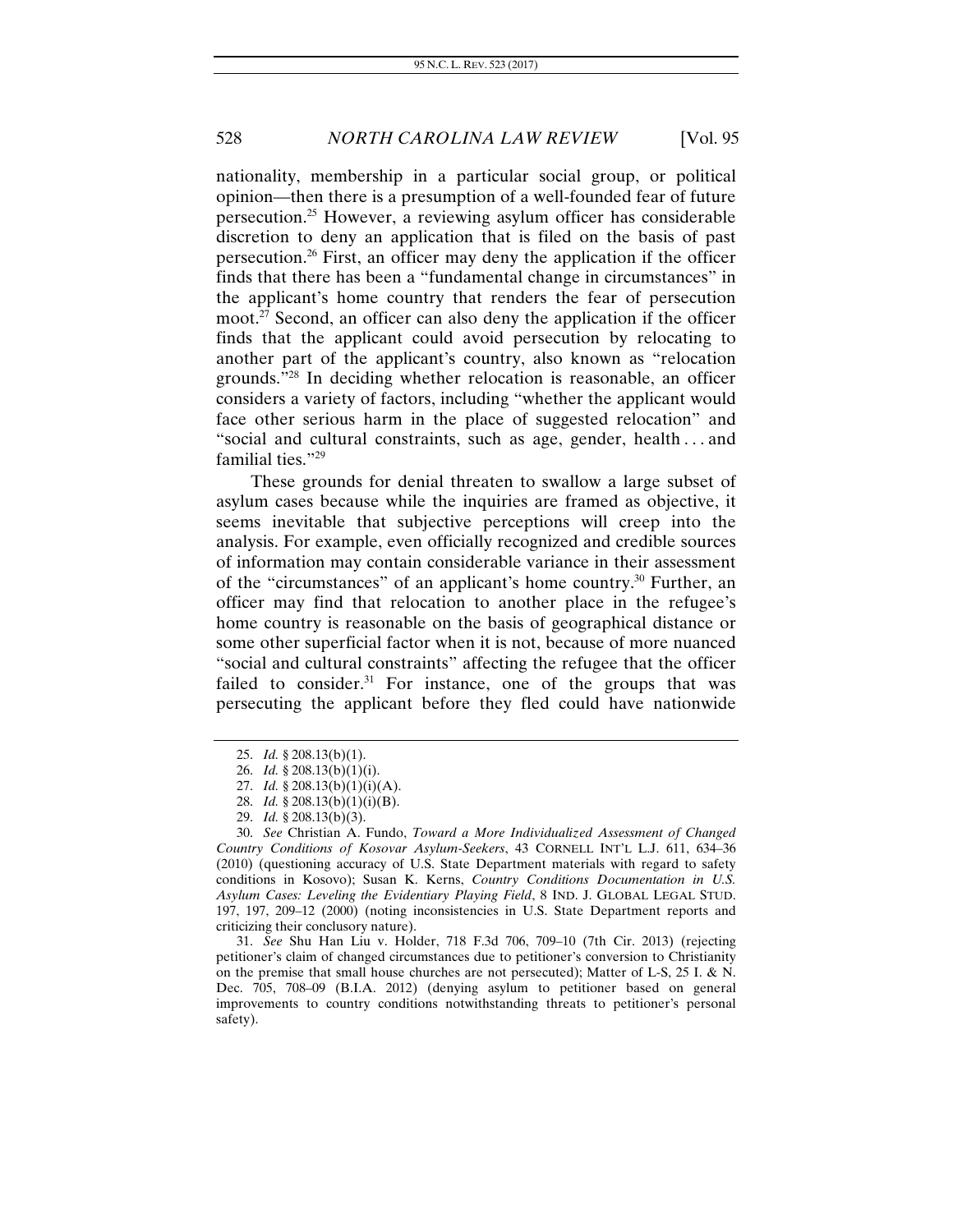networks unknown to official sources. Therefore, while subjective judgment calls are appropriate in evaluating whether the applicant has a credible fear, determination of background facts, such as whether a country's conditions have fundamentally changed, should not be left to a single immigration officer.<sup>32</sup> Where an applicant has established past persecution, the asylum officer has the burden of proof when dismissing an application due to changed circumstances or on relocation grounds.<sup>33</sup> This burden-shifting standard is an important strategic advantage for those applicants with meritorious asylum claims.

An applicant seeking asylum on the basis of future persecution, rather than past persecution, must establish similar elements. The applicant must show a fear of persecution based on a statutorily enumerated ground.<sup>34</sup> However, the applicant does not have to show that he would specifically be singled out for persecution in order to qualify for asylum. Asylum can also be granted when there is "a pattern or practice in [the home] country . . . of persecution of a group" and that the applicant is a member of that group.<sup>35</sup> An asylum officer can also dismiss future persecution cases on "relocation grounds."36 But unlike those applicants that have established past persecution, applicants whose asylum claims are based upon future persecution "bear the burden of establishing that it would not be reasonable . . . to relocate, unless the persecution is by a government or is government-sponsored."37

### *B. Types of Asylum Applications*

While the substantive requirements of asylum law remain the same regardless of how an applicant submits her application, there are procedural differences among the three different application types. The application types are affirmative, defensive, and illegal entrant. Generally, affirmative applications are filed by applicants already in the United States under some form of temporary legal

 <sup>32.</sup> In other words, discretion is suitable where the officer can personally observe the applicant; in contrast, asking officers to make calls about a country's conditions is inappropriately subjective given the inaccuracy of sources. Perhaps the harsh result of a denial of the application can be mitigated by making the officer's determination a rebuttable presumption.

 <sup>33. §</sup> 208.13(b)(1)(ii).

<sup>34.</sup> *Id.* § 208.13(b)(2)(i)(A); *see* text accompanying *supra* note 25.

<sup>35.</sup> *Id.* § 208.13(b)(2)(iii)(A)–(B).

<sup>36.</sup> *Id.* § 208.13(b)(2)(ii).

<sup>37.</sup> *Id.* § 208.13(b)(3)(i).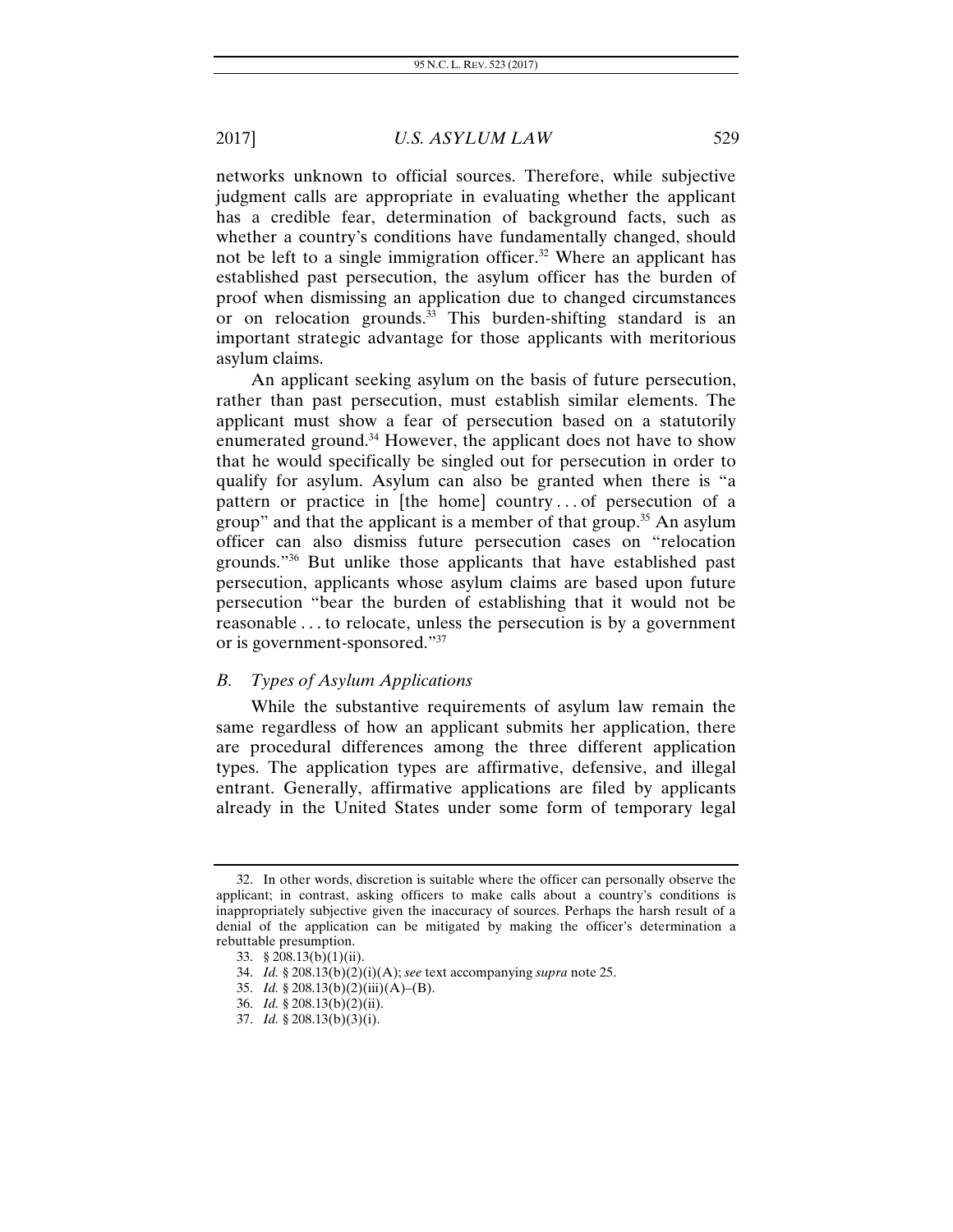status (i.e. tourist visas, student visas, or temporary work permits).<sup>38</sup> Conversely, defensive applications are usually a response to the initiation of removal proceedings.<sup>39</sup> "Illegal entrant" applications are a subset of defensive applications with additional procedures due to the accelerated pace of deportation proceedings.40 Each of these application types is discussed below.

Affirmative applications are processed by the Department of Homeland Security ("DHS") through the USCIS.<sup>41</sup> Claimants, who are usually already physically present in the United States, fill out DHS Form I-589, and mail it with supporting documentation and an affidavit to a DHS service center.<sup>42</sup> If DHS declines to award the applicant asylum, the case is referred to immigration court.43 If the applicant does not have lawful status when her application is denied, DHS will also refer the applicant to immigration court for removal proceedings.44

In a defensive application, the applicant claims asylum to prevent removal from the United States.<sup>45</sup> Accordingly, a defensive asylum application must be filed with the immigration court with jurisdiction over the applicant's case.<sup>46</sup> Defensive applications seek two forms of relief: (1) asylum and (2) withholding of removal, a separate remedy available any time the government initiates removal proceedings.<sup>47</sup> The substantive requirements of withholding removal are more stringent than the asylum requirements. For example, an asylum applicant need only demonstrate a "well-founded fear" of persecution whereas an applicant for withholding of removal must show that

<sup>38.</sup> *Obtaining Asylum in the United States*, U.S. CITIZENSHIP & IMMIGR. SERVS., https://www.uscis.gov/humanitarian/refugees-asylum/asylum/obtaining-asylum-united-states [https://perma.cc/S25W-J3CN] (last updated Oct. 19, 2015).

 <sup>39.</sup> *Id.*

<sup>40.</sup> Applicants are subject to cross-examination, and they have the veracity of their witnesses and other forms of proof questioned. *See* Chapman, *supra* note 16, at 1553–54.

<sup>41.</sup> *See Obtaining Asylum in the United States*, *supra* note 38.

<sup>42.</sup> DEP'T OF HOMELAND SEC. & DEP'T OF JUSTICE, I-589, APPLICATION FOR ASYLUM AND FOR WITHHOLDING OF REMOVAL, OMB NO. 1615-0067 7, 10 (Dec. 29, 2014), https://www.uscis.gov/sites/default/files/files/form/i-589instr.pdf [https://perma.cc /7Q3Y-VBRN]; *Obtaining Asylum in the United States*, *supra* note 38.

 <sup>43.</sup> Immigration courts are a branch of the Department of Justice's Executive Office of Immigration Review. *EOIR at a Glance*, U.S. DEP'T OF JUST. (Sept. 9, 2010), http:// www.justice.gov/eoir/eoir-at-a-glance [https://perma.cc/DMA2-U6H9].

<sup>44.</sup> *See Asylum*, *supra* note 3.

<sup>45.</sup> *See id.*

 <sup>46. 8</sup> C.F.R. § 208.2(b) (2015).

 <sup>47.</sup> *Id.* § 208.3(b). Withholding of removal essentially stays adverse immigration proceedings but does not offer applicants actual asylum status. *See Asylum*, *supra* note 3 (stating the form used to apply for asylum is called "Application for Asylum and for Withholding of Removal").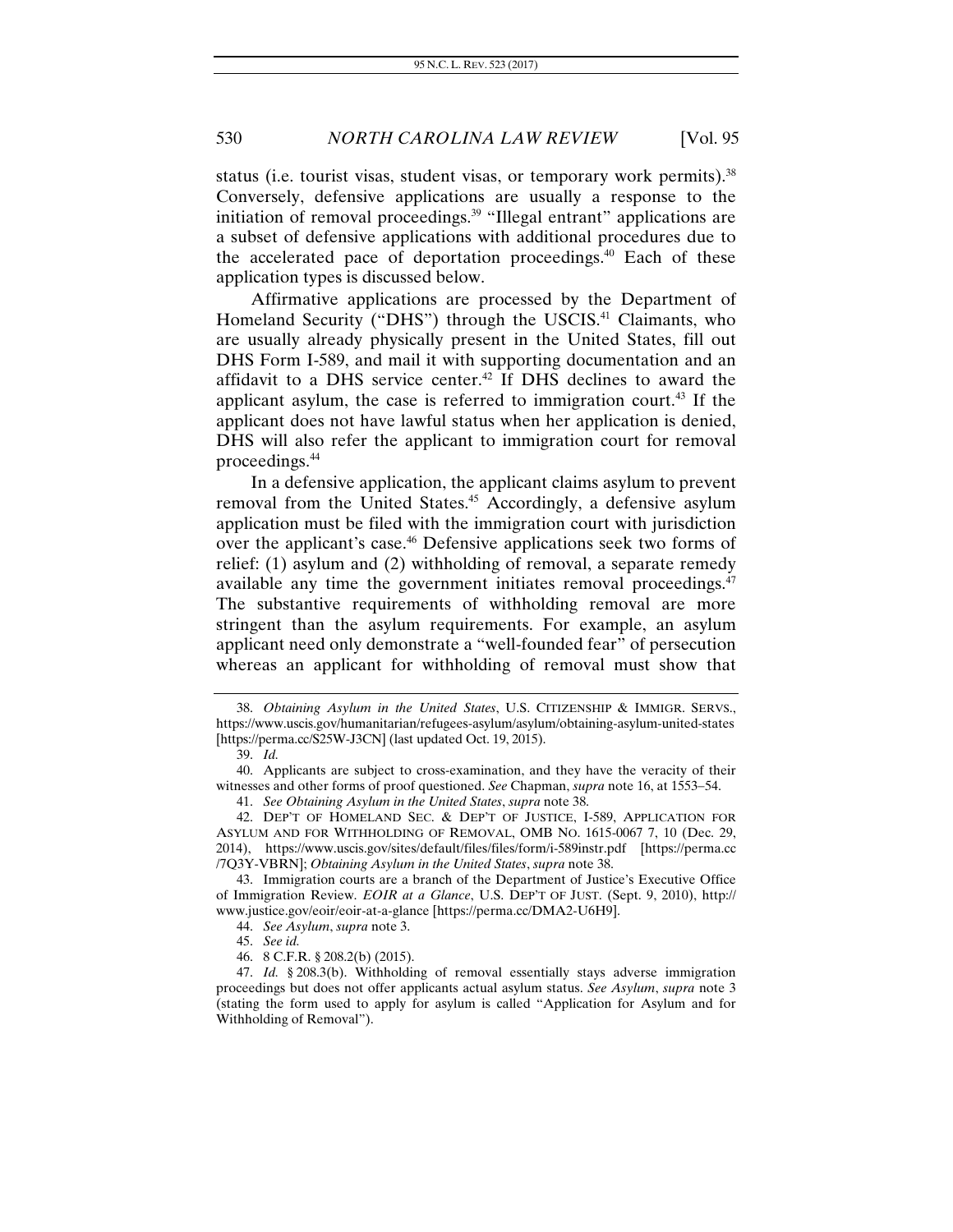persecution is more probable than not.48 However, an applicant whose asylum application is dismissed still retains the ability to ask for a withholding of removal.<sup>49</sup>

Finally, illegal entrant applications are filed by persons like Alex who entered the country without prior authorization. These applicants are immediately subject to removal, and by default, ineligible to receive visas or be lawfully admitted in the United States.<sup>50</sup> If an illegal entrant is detained and immediately expresses a desire to claim asylum, the detainee undergoes an initial screening known as the "credible fear interview."<sup>51</sup> The interview, although ostensibly non-adversarial, is still subject to procedural protections. For instance, regulations mandate that the interviewing officer "shall verify that the alien has received information about the credible fear information process" and understands it.<sup>52</sup> If the applicant does not speak English and is unable to proceed in the interview without an interpreter, the officer is required to provide one.<sup>53</sup> The applicant is also permitted to have a third party present at the hearing to corroborate her testimony, although such a consultation cannot "unreasonably delay" the interview.<sup>54</sup>

An officer can find a credible fear of persecution when "there is a significant possibility . . . the alien can establish eligibility for asylum" under the ordinary, affirmative application requirements.<sup>55</sup> If credible fear is found, the applicant is issued a Notice to Appear before an immigration judge.<sup>56</sup> Often, this Notice to Appear actually does *not* indicate the time and place the hearing will be held.<sup>57</sup> Instead, as was the case for Alex, the date and time will be marked as "to be determined."58 At this point an asylum application is not

 <sup>48.</sup> Philip G. Schrag et al., *Rejecting Refugees: Homeland Security's Administration of the One-Year Bar to Asylum*, 52 WM. & MARY L. REV. 651, 668 (2010).

<sup>49.</sup> *See* Ahmed v. Ashcroft, 348 F.3d 611, 615 (7th Cir. 2003); LUTHERAN IMMIGRATION & REFUGEE SERV., ASYLUM SEEKERS: A SUPPLEMENT TO FIRST STEPS: AN LIRS GUIDE FOR REFUGEES, ASYLUM SEEKERS, AND MIGRANTS RELEASED FROM DETENTION 14 (2014), www.lirs.org/wp-content/uploads/first-steps/LIRS-FirstSteps-AsylumSeekers\_WEB.pdf [https://perma.cc/KTV5-QUJ7].

 <sup>50. 8</sup> U.S.C. § 1182(a)(6) (2012).

<sup>51. 8</sup> C.F.R. § 208.30(d)(2).

<sup>52.</sup> *Id.*

<sup>53.</sup> *Id.* § 208.30(d)(5).

<sup>54.</sup> *Id.* § 208.30(d)(4).

<sup>55.</sup> *Id.* § 208.30(e)(2) (referencing section 208 of the INA codified at 8 U.S.C. § 1158). 56. *Id.*

 <sup>57.</sup> EXEC. OFFICE FOR IMMIGRATION REVIEW, U.S. DEP'T OF JUSTICE, *supra* note 6, at 69.

 <sup>58.</sup> Another notice, called a Notice of Hearing, is required to be issued with the complete details of the hearing. *Id*.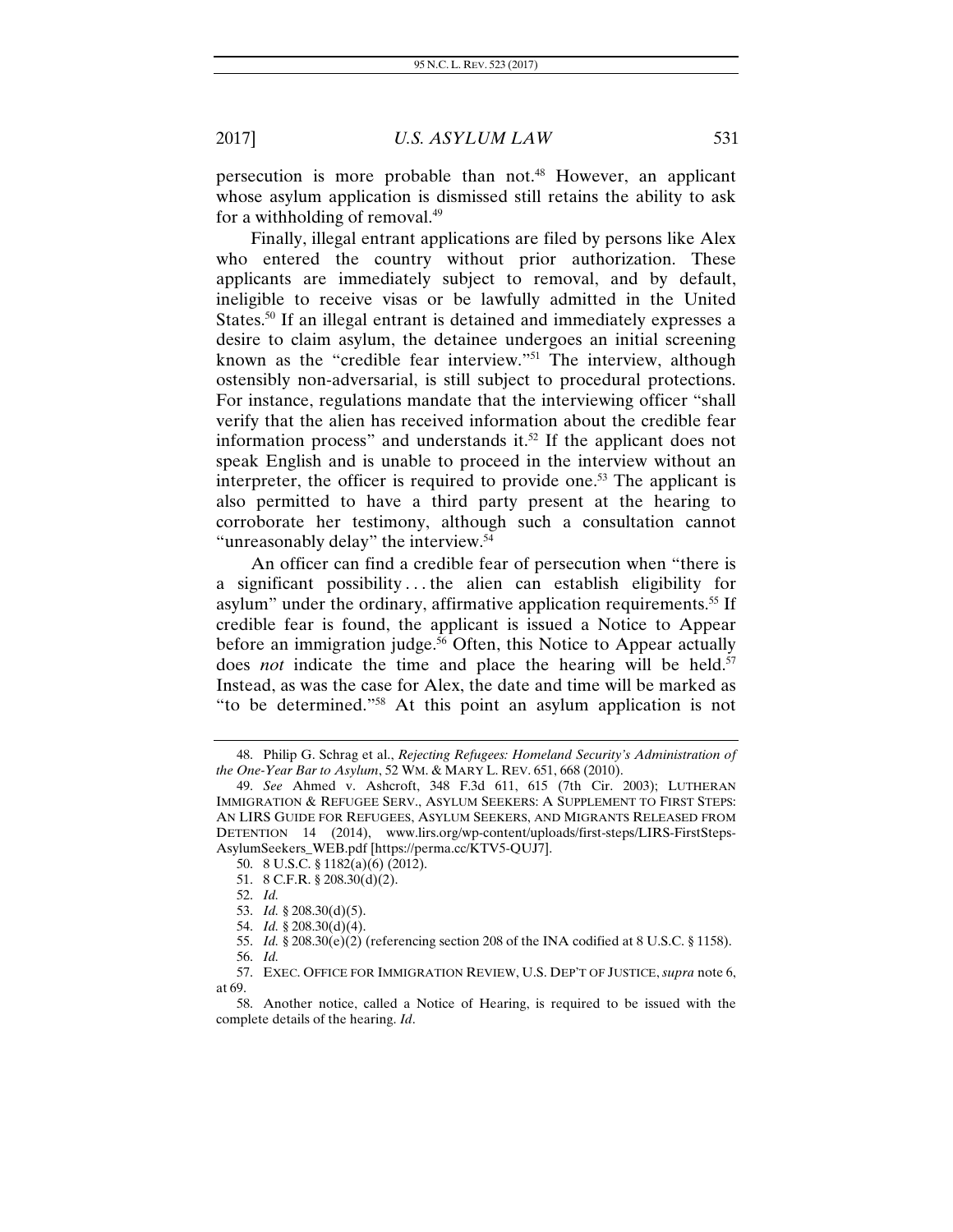considered filed for the purposes of the one-year deadline until the application is brought before a judge in open court.<sup>59</sup> This is a problem because the clock is ticking while the applicant waits for the hearing to be scheduled.

#### III. THE ONE-YEAR FILING DEADLINE

Like other avenues to lawful status in the United States, there are numerous substantive and procedural bars to asylum applications.60 The substantive bars are concerned with whether the applicant is a danger to the United States or whether the applicant has committed acts of persecution. For instance, an applicant is not eligible for asylum if she "participated in the persecution of any person" based on one of the enumerated grounds for asylum, commited a serious crime, or poses a threat to national security among other disqualifying activities.<sup>61</sup> In addition to the substantive bars, three procedural bars are set out in the INA. First, applicants will not be granted asylum if there is a "safe third country" that the applicant can be removed to "pursuant to a bilateral or multilateral agreement."62 Second, an applicant who has previously been denied asylum is barred from reapplying, unless circumstances in the applicant's home country have changed in a manner that will "materially affect the applicant's eligibility."<sup>63</sup> Finally, a person's application will be denied if she does not demonstrate "by clear and convincing evidence that the application has been filed in one year after the date of the alien's arrival in the United States."64

 <sup>59. §</sup> 208.2(b); EXEC. OFFICE FOR IMMIGRATION REVIEW, U.S. DEP'T OF JUSTICE, *supra* note 6, at 38.

 <sup>60.</sup> There are certain grounds for inadmissibility that apply to all visas regardless of the statute the petition is filed under. For instance, petitioners under the Violence Against Women Act may be inadmissible if they previously stayed in the country illegally for more than six months or if they committed a crime of moral turpitude. *See* 8 U.S.C.  $§ 1158(a)(2)(B)–(b)(2)(A)(ii) (2012).$ 

<sup>61.</sup> *Id.* § 1158(b)(2)(A)(i). The applicant is also ineligible if she is (1) convicted of a particularly serious crime; (2) if there is reason to believe that she committed a serious nonpolitical crime outside the United States; (3) if there is reason to believe that the applicant is a terrorist or otherwise a threat to the security of the United States; or (4) if the applicant was firmly resettled in another country before applying for asylum. *Id.*  $§ 1158(b)(2)(A)(ii)–(vi)$ . In addition to the enumerated grounds, aggravated felonies are considered serious crimes for the purposes of these bars. *Id.* § 1158(b)(2)(B)(i).

<sup>62.</sup> *Id.* § 1158(a)(2)(A).

<sup>63.</sup> *Id.* § 1158(a)(2)(C)–(D).

<sup>64.</sup> *Id.* § 1158(a)(2)(B).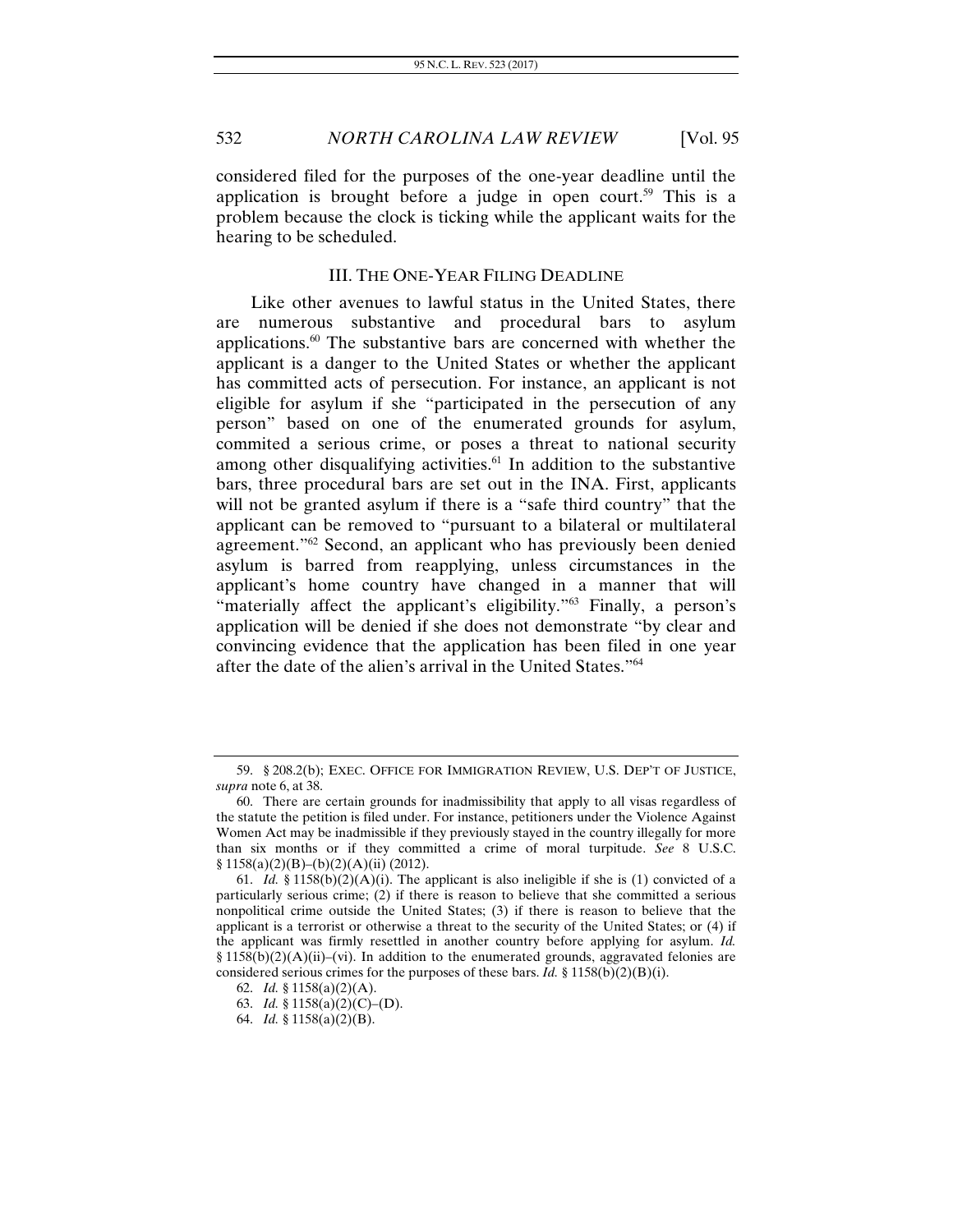#### *A. The One-Year Bar*

The one-year bar was added in 1996 as part of the Illegal Immigration Reform and Immigrant Responsibility Act  $("IIRIRA")$ <sup>65</sup> At the time, there was strong anti-immigrant sentiment among the American public, stemming in part from events such as the 1993 World Trade Center bombing and the 1995 Oklahoma City bombing.<sup>66</sup> There was also concern that immigrants were abusing the asylum process to secure employment authorization and to obtain welfare benefits.<sup>67</sup> Specific criticisms regarding the defensive asylum process were voiced in Congress as well, with one representative stating: "if you believe enough in America to claim asylum, you ought to come forward and not wait till someone says, Gotcha."68 At the same time, other members of Congress believed that the one-year requirement would not deter much fraud, but would primarily frustrate legitimate claims.69 The sponsor of the IIRIRA tried to alleviate these concerns by assuring critics that immigration authorities would provide notice of the new one-year deadline to new immigrants.<sup>70</sup> However, notice about the deadline has yet to be made available to applicants as a matter of policy. $71$ 

The one-year bar requires an applicant to prove that the application is being filed within one year of the applicant's arrival in the United States.<sup>72</sup> However, this requirement can be waived by an asylum officer<sup>73</sup> if the applicant shows "changed circumstances"

 <sup>65.</sup> Illegal Immigration Reform and Immigrant Responsibility Act of 1996, Pub. L. No. 104-208, § 604(2)(B), 110 Stat. 3009-546, 3009-691 (1996) (codified as amended at 8 U.S.C. § 1158 (2012)).

<sup>66.</sup> *See* HUMAN RIGHTS WATCH, FORCED APART: FAMILIES SEPARATED AND IMMIGRANTS HARMED BY UNITED STATES DEPORTATION POLICY 16 (2007), http://hrw .org/reports/2007/us0707/us0707web.pdf [https://perma.cc/ZLN4-HGUN]; *Sentenced Home*, PBS, http://www.pbs.org/independentlens/sentencedhome/immigration.html [https://perma .cc/XJD7-BZPC].

 <sup>67.</sup> Karen Musalo & Marcelle Rice, *The Implementation of the One-Year Bar to Asylum*, 31 HASTINGS INT'L & COMP. L. REV. 693, 695 (2008). Public opinion may also have been influenced by a 1993 television segment which purported to show thousands of immigrants arriving without paperwork and filing false asylum claims. Celia W. Dugger, *Immigration Bills' Deadlines May Imperil Asylum Seekers*, N.Y. TIMES (Feb. 12, 1996), http://www.nytimes.com/1996/02/12/nyregion/immigration-bills-deadlines-may-imperil -asylum-seekers.html?pagewanted=all [https://perma.cc/6HRX-GF5Q].

 <sup>68.</sup> Dugger, *supra* note 67.

 <sup>69.</sup> Musalo & Rice, *supra* note 67, at 695–96.

 <sup>70.</sup> *Id*.

<sup>71.</sup> *Id.* at 696 n.12.

 <sup>72. 8</sup> U.S.C § 1158(a)(2)(B) (2012).

 <sup>73.</sup> *Id.* § 1158(a)(2)(D).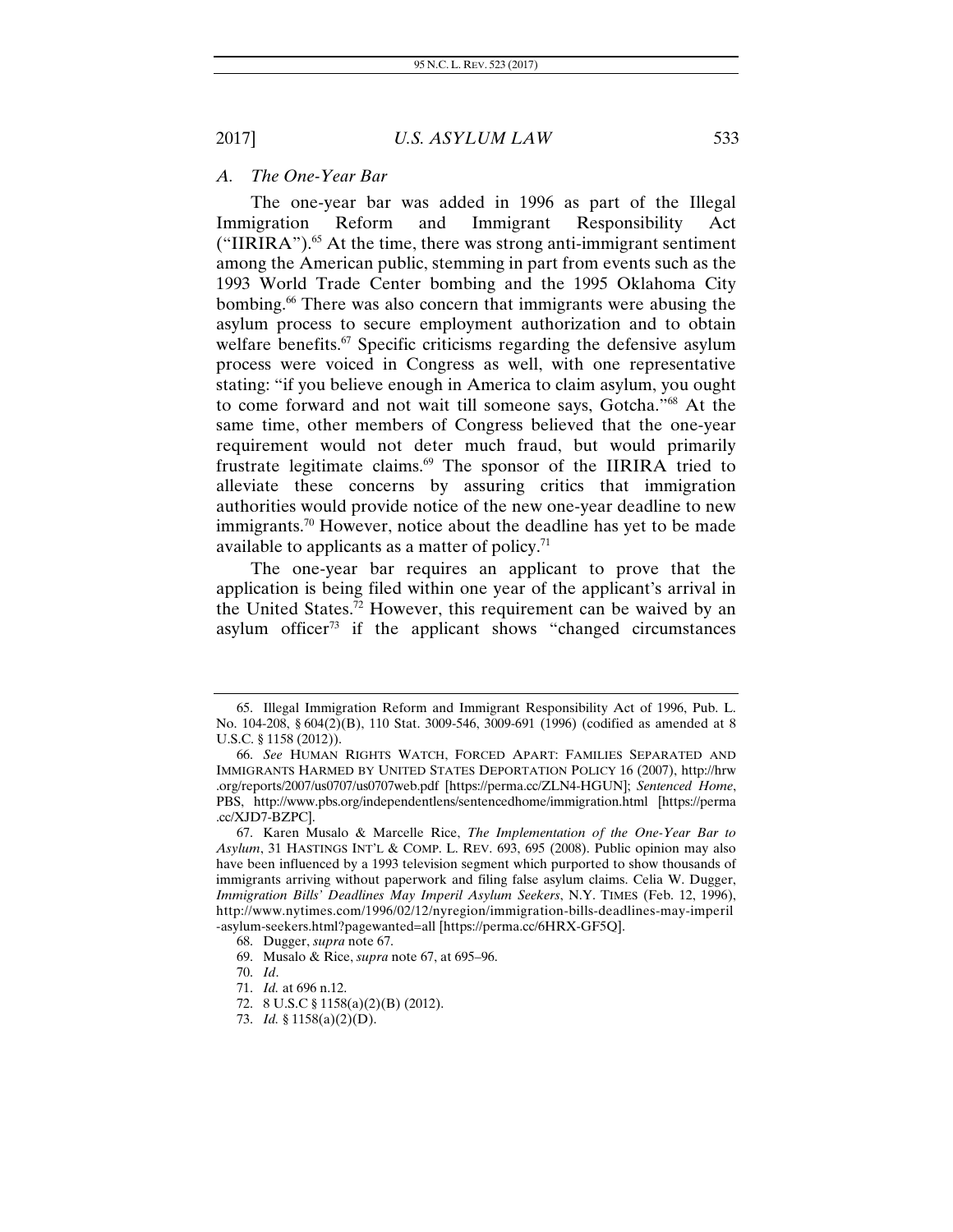materially affecting the applicant's eligibility for asylum,"74 or if the applicant provides evidence of extraordinary circumstances contributing to the delay in filing.<sup>75</sup> The one-year bar has been criticized for unfairly penalizing otherwise deserving applicants. Scholars Karen Musalo and Marcelle Rice observed a number of cases where applicants were granted "withholding of removal" but were denied asylum solely because of the one-year bar.<sup>76</sup> As mentioned, the substantive standard for granting a "withholding of removal" is "even more rigorous than . . . required for asylum."77 The fact that an applicant can qualify for withholding of removal, $78$  but still be denied asylum because of this procedural bar, $\frac{79}{9}$  shows that the bar is frustrating valid claims.

Studies have also suggested that the asylum officer's power to waive the one-year bar through the "changed circumstances" and "extraordinary circumstances" exceptions is inequitably wielded.<sup>80</sup> Theoretically these exceptions provide some flexibility to an otherwise rigid requirement. But research shows there is a troubling level of variance among case outcomes. For instance, inspected Latin American applicants were rejected 66% more often on the basis of the one-year bar than inspected North African and Middle Eastern applicants.81 Researchers also found variation among immigration offices, with some offices awarding exceptions in 45% of cases

<sup>74. 8</sup> C.F.R.  $\S 208.4(a)(4)$ –(5) (2015). For instance, if the applicant's circumstances or the conditions of the applicant's country have deteriorated significantly, the delay could be excused. *See* Musalo & Rice, *supra* note 67, at 697.

 <sup>75. 8</sup> U.S.C. § 1158(a)(2)(D) (2012). Examples of extraordinary circumstances include serious mental or physical illness and legal disability. *See* Musalo and Rice, *supra* note 67, at 697.

 <sup>76.</sup> *See* Musalo & Rice, *supra* note 67, at 693. Karen Musalo is a professor of law and director of the Center for Gender & Refugee Studies at University of California Hastings College of Law and has written extensively about the asylum process. *UC Hastings Faculty: Karen Musalo*, UC HASTINGS COLL. OF THE LAW SAN FRANSCISCO, http://www .uchastings.edu/faculty/musalo/index.php [https://perma.cc/X625-5RVE]. Marcelle Rice is a practicing immigration attorney in Oakland, California. *Meet our Attorneys: Marcelle Rice*, LAW OFF. OF ROBERT L. LEWIS, http://www.immigrantdefense.com/attorneys /marcelle-rice [https://perma.cc/JL8D-QF3J].

 <sup>77.</sup> *See* Musalo & Rice, *supra* note 67, at 700. These determinations are initially made by asylum officers, who are under the authority of DHS, and subsequently reviewed by immigration judges, who are under the authority of the EOIR. *Id.*

 <sup>78. &</sup>quot;Withholding removal" is effectively a deportation stay and is a more limited form of relief compared to a full grant of asylum. *Id.* "Withholding removal" is person-specific and family members cannot obtain derivative status. It does not allow the person to apply for a green card and does not authorize a person to work. *Id.* 

<sup>79.</sup> *Id.*

<sup>80.</sup> *Id.* at 700–03; Schrag et al., *supra* note 48, at 726–54.

 <sup>81.</sup> Schrag et al., *supra* note 48, at 727.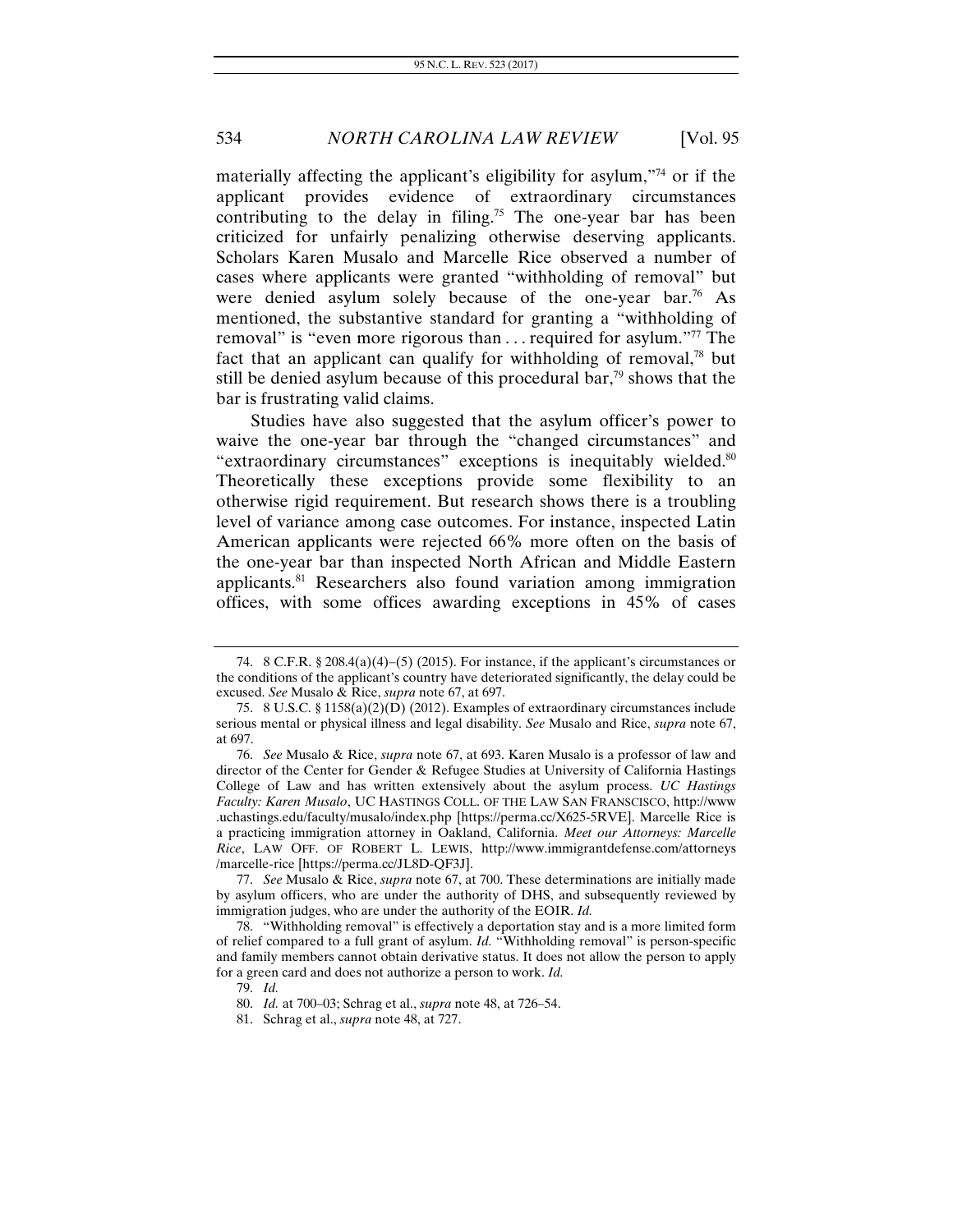compared to rates as high as  $70\%$  in other locations.<sup>82</sup> Finally, exception granting rates can also vary significantly between officers in the same office. In one office, an officer rejected cases for missing the one-year deadline at a rate of 49% whereas another rejected cases at nearly 78%.<sup>83</sup>

Applicant ethnicity and immigration office location are not the only factors correlated with disparate outcomes. Generally, those applicants who enter without inspection ("EWI")—that is, cross the border illegally—miss the one-year filing deadline at a greater rate.<sup>84</sup> Between 1999 and 2000 the number of EWI cases with a finding of "late filing" doubled. $85$  The author of the study suggested two reasons for this increase: (1) asylum offices post-2001 may have required a higher standard of proof for the date of entry or (2) officers, doubting the credibility of those entering illegally, may have more thoroughly scrutinized the applicants' claimed date of entry.<sup>86</sup>

There is little research specifically about whether the one-year requirement has affected affirmative and defensive applications differently. However, qualitative evidence suggests that the one-year bar disproportionately impacts illegal entrant asylum applicants for two reasons.87 First, these kinds of applicants are not lawfully permitted to work and may lack the financial resources to retain legal counsel to help prove that their application is timely.<sup>88</sup> Second, lack of familiarity with American culture and social structures—including the courts—may also prevent illegal entrant applicants from following up on their initial expression of desire to apply for asylum.89 From the point of view of an illegal entrant who knows nothing about

<sup>82.</sup> *Id.* at 738.

<sup>83.</sup> *Id.* at 740.

<sup>84.</sup> *Id.* at 699.

<sup>85.</sup> *Id.* at 708.

<sup>86.</sup> *Id.* at 709.

 <sup>87.</sup> Musalo & Rice, *supra* note 67, at 718.

<sup>88.</sup> *Id.* 

 <sup>89.</sup> *Id.* Disparities in successful asylum applications between represented and unrepresented applicants may provide some support for this theory. An ABA-sponsored study found that only 14% of non-represented asylum-seekers were successful as compared to 39% of those with counsel. *See* AM. BAR ASS'N, THE QUEST TO FULFILL OUR NATION'S PROMISE OF LIBERTY AND JUSTICE FOR ALL: ABA POLICIES ON ISSUES AFFECTING IMMIGRANTS AND REFUGEES 7 (2006), http://www.americanbar.org/content /dam/aba/directories/policy/2006\_my\_107a.authcheckdam.pdf [https://perma.cc/M4YD-RV9X]. Another study found that immigrants were often pursuing temporary relief because they were unaware they qualified for permanent status. *See* Tom K. Wong et al., *Paths to Lawful Immigration Status: Results and Implications from the PERSON Survey*, 2 J. ON MIGRATION & HUM. SECURITY 287, 301 (2014), http://jmhs.cmsny.org/index.php /jmhs/article/download/37/30 [https://perma.cc/3GEC-82U2].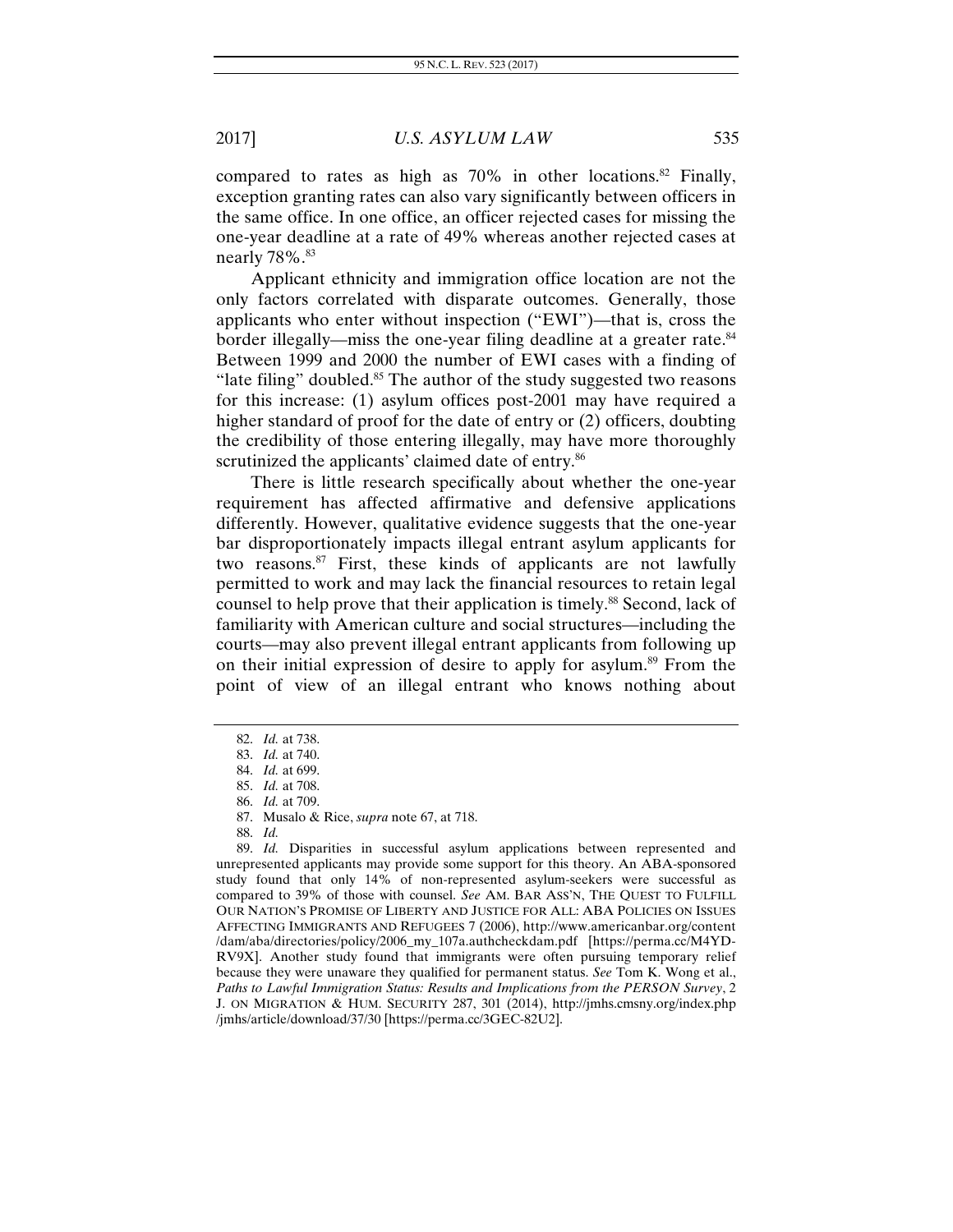immigration law, the apparent formalities surrounding the credible fear interview might inadvertently lure the entrant into believing that this interview was the formal filing of the asylum application.

#### *B. Judicial Review of Untimely Filing*

If a deserving, yet untimely applicant is not fortunate enough to have the one-year bar waived by an immigration judge, the applicant could be deported. Further compounding that person's plight is the limited ability of federal courts to review an immigration court's determination of untimely filing. The same legislation that enacted the one-year bar also removed judicial review of certain determinations made by asylum officers and immigration judges.<sup>90</sup> Whether an asylum application was filed within one year of the applicant's date of entry into the United States is one such determination.<sup>91</sup> The Real ID Act<sup>92</sup> restored some level of judicial review for immigration determinations, but limited such review to questions of law.93

However, there is a circuit split as to what is considered a question of law. In *Ramadan v. Gonzales*, 94 the Ninth Circuit interpreted the Real ID Act as it applied to judicial review of untimely asylum application filings. $95$  The Ninth Circuit held that the Real ID Act extended judicial review to an immigration judge's determination of untimely filing because it was a "mixed question of law and fact."96 The court reviewed the legislative history of the Real

<sup>90.</sup> *See* 8 U.S.C. § 1252(a)(2)(A)–(D) (2012); Donald S. Dobkin, *Court Stripping and Limitations on Judicial Review of Immigration Cases*, 28 JUST. SYS. J. 104, 104 (2007), http://hoth.bizango.s3.amazonaws.com/assets/10116/COURT\_STRIPPING.pdf [https://perma .cc/Z6BK-TELY]. The asylum statute states that "[n]o court shall have jurisdiction to review any determination of the Attorney General under paragraph (2)." § 1158(a)(3).

<sup>91.</sup> *Id.* § 1158(a)(2)(B).

 <sup>92.</sup> REAL ID Act of 2005, Pub L. No. 109-13, 119 Stat. 231 (2005) (codified at 8 U.S.C. § 1252(a)(2)(D) (2012)).

<sup>93.</sup> *Id.* ("Nothing ... in any ... provision of this Act ... which limits or eliminates judicial review, shall be construed as precluding review of constitutional claims or questions of law . . . .").

 <sup>94. 479</sup> F.3d 646 (9th Cir. 2007).

<sup>95.</sup> *Id.* at 650. The petitioner, Ramadan, was an outspoken proponent of women's rights in Egypt who was threatened and her son was kidnapped on account of her beliefs. *Id.* at 649. She came to the United States in September of 1999 and received further threats to her safety in February 2001. *Id.* She then applied for asylum in June 2001, arguing that she deserved a waiver of the filing deadline because the threats in February 2001 constituted changed circumstances relating to the merits of her claim. *Id.* The immigration judge denied her application because of the untimely filing and rejected her changed circumstances claim. *Id*.

<sup>96.</sup> *Id.* at 653–54.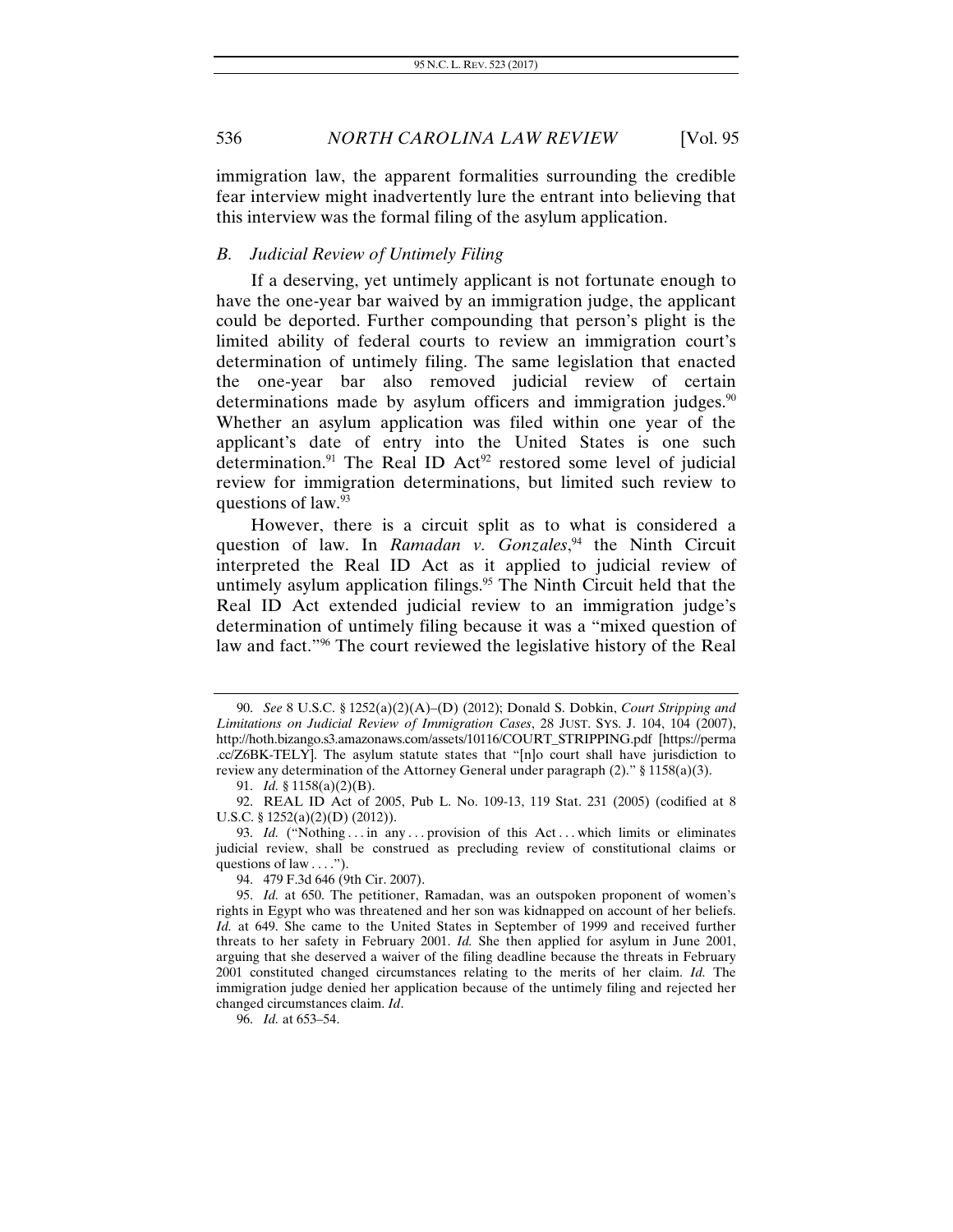ID Act and considered the impact of *Immigration and Naturalization*  Service v. St. Cyr,<sup>97</sup> a case holding that federal courts have the authority to review questions of law presented in a habeas corpus petition notwithstanding the provisions seeking to limit that authority in both IIRIRA and the Antiterrorism and Effective Death Penalty Act ("AEDPA").<sup>98</sup> The Ninth Circuit noted that *St. Cyr* was partially decided on Suspension Clause grounds<sup>99</sup> and, in turn, based its reading of the Real ID Act on a desire to avoid a "constitutionally suspect" interpretation.<sup>100</sup> The *Ramadan* court opined that review of mixed questions of law and fact are confined to "situations in which the historical facts and applicable legal standard are undisputed but the agency's application of those facts to law are at issue."101

The Ninth Circuit's position on judicial review of mixed questions of law and fact, specifically applied to review of the timeliness of asylum claims, is unique among the circuits. Although the Second Circuit, in *Xiao Ji Chen v. U.S. Department of Justice*, 102 engaged in a similar analysis of *St. Cyr* and AEDPA to expand its interpretation of what constitutes a question of law, it ultimately decided that an immigration judge's determination of timeliness and exceptional circumstances was not fit for review.103 Most of the circuits agree with that conclusion.104

Unfortunately, the slim possibility of judicial review is not the only barrier faced by illegal entrants who have their asylum applications denied on the basis of the one-year bar. If the government delays or fails to schedule the hearing, or if the hearing is scheduled but notice fails to reach the petitioner, the illegal entrant's application may be unfairly barred by the one-year requirement.

<sup>97. 533</sup> U.S. 289 (2001).

<sup>98.</sup> *Id.* at 314; *Ramadan*, 479 F.3d at 648-49.

 <sup>99.</sup> *Id.* at 651. The Suspension Clause of the U.S. Constitution provides that the writ of habeas corpus cannot ordinarily be suspended. U.S. CONST. art. I, § 9.

<sup>100.</sup> *Ramadan*, 479 F.3d at 654.

<sup>101.</sup> *Id.* at 653. Interestingly, once the court decided it had jurisdiction to entertain the petitioner's claim, it affirmed the immigration judge's decision. *Id.* at 657

 <sup>102. 471</sup> F.3d 315 (2d Cir. 2006).

<sup>103.</sup> *Id.* at 326–27, 332.

<sup>104.</sup> *See* Gomis v. Holder, 571 F.3d 353, 358–59 (4th Cir. 2009) ("Nearly every circuit that has analyzed § 1158(a)(3) in light of § 1252(a)(2)(D) has held that even after the REAL ID Act, the federal courts continue to lack jurisdiction over the determination whether the alien demonstrated changed or extraordinary circumstances that would excuse an untimely filing.").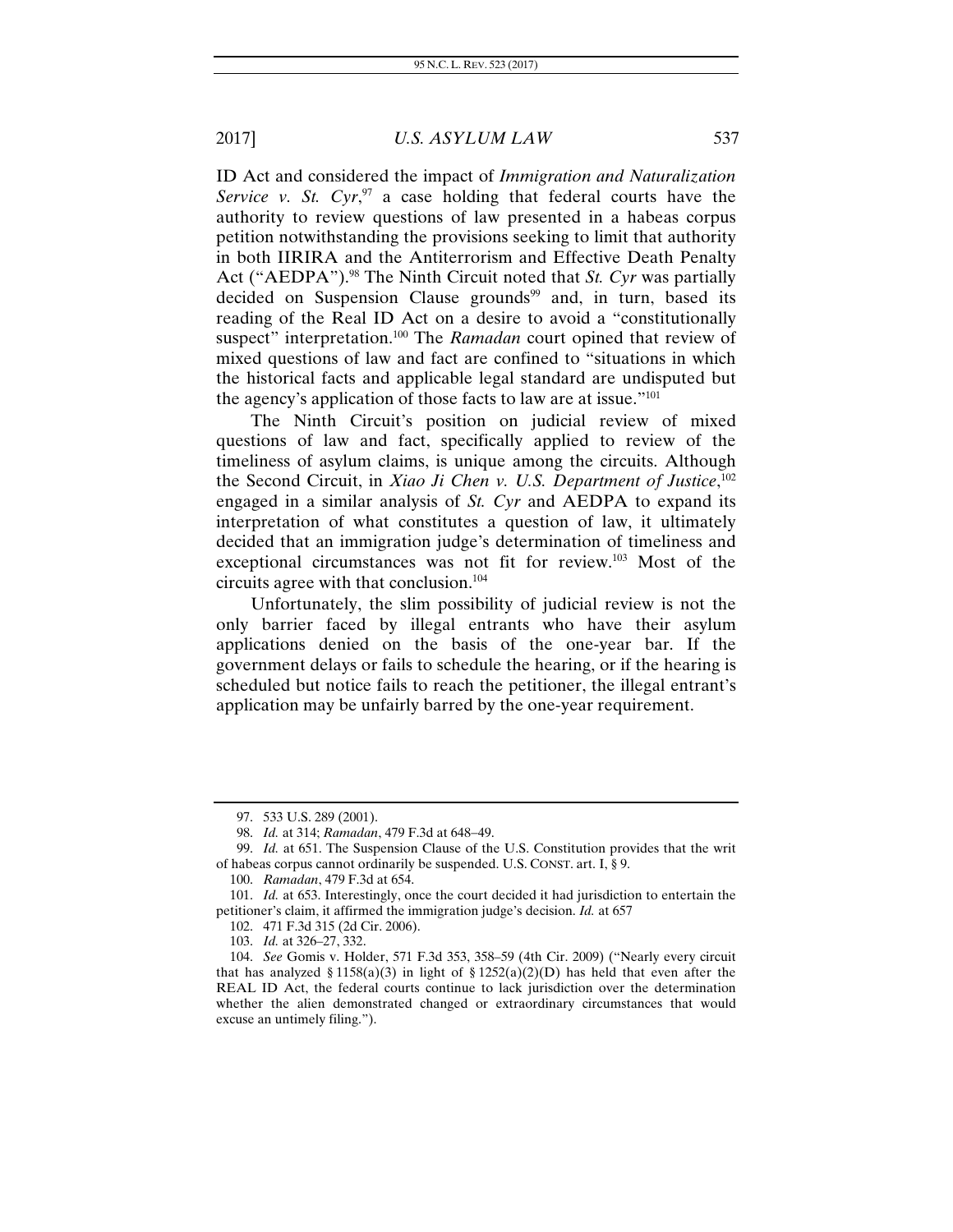#### IV. IMMIGRATION SYSTEM FAILURES THAT PREVENT APPLICANTS FROM COMPLYING WITH THE ONE-YEAR DEADLINE

In order to comply with the one-year deadline, a defensive applicant must file an asylum application with the proper immigration court, usually by presenting the appropriate forms at the applicant's first scheduled appearance.<sup>105</sup> However, there are two situations where a defensive applicant is unable to do this. First, if USCIS officers fail to docket a case with the immigration court, the applicant's hearing can never be scheduled. In that case, there is no hearing where the applicant can present and file the application.<sup>106</sup> Second, even if the government does docket the case and the hearing is scheduled, the applicant may be unaware of the date and location of the hearing due to the erosion of service standards.<sup>107</sup> In both cases, the result may be that a deserving asylum applicant is deported for missing a deadline that was practically impossible for the applicant to meet.

# *A. Immigration Officers Often Fail to Schedule an Applicant's Hearing*

The plain language of the INA statute states that proper notice should include a description of "[t]he time and place at which proceedings will be held."108 Notwithstanding that provision, it is common practice for there to be no date for the master calendar hearing printed on the Notice to Appear that is issued after a credible fear interview.109 In fact, in what seems to be in direct contrast to the INA statutes and regulations, the Executive Office of Immigration Review ("EOIR") practice manual instructs "DHS may serve a

<sup>105.</sup> *See* 8 C.F.R. § 1208.4 (2015); *see also* EXEC. OFFICE FOR IMMIGRATION REVIEW, U.S. DEP'T OF JUSTICE, *supra* note 6, at 38.

<sup>106.</sup> *See* § 1003.13 (stating that a Notice to Appear includes information such as the nature of the proceedings and the charges against the applicant, but not the date and time of the hearing); *see also* EXEC. OFFICE FOR IMMIGRATION REVIEW, U.S. DEP'T OF JUSTICE, *supra* note 6, at 59-60.

 <sup>107.</sup> In 2011, service upon an applicant could be accomplished either in person or by first class mail. § 1003.32 (2011). However, the current standard for service states that if personal service was not practicable, a Notice to Appear could be served upon the applicant by regular mail. § 1003.13 (2015).

 <sup>108. 8</sup> U.S.C. § 1129(a)(1)(G)(i) (2012).

 <sup>109.</sup> SANDRA A. GROSSMAN & LINDSAY M. HARRIS, AM. IMMIGRATION COUNCIL, PRESERVING THE ONE-YEAR FILING DEADLINE FOR ASYLUM CASES STUCK IN THE IMMIGRATION COURT BACKLOG 6 (2015), https://www.americanimmigrationcouncil.org/sites /default/files/practice\_advisory/preserving\_the\_one-year\_filing\_deadline\_for\_asylum\_cases \_stuck\_in\_the\_immigration\_court\_backlog\_practice\_advisory.pdf [https://perma.cc/WK3R-STLZ].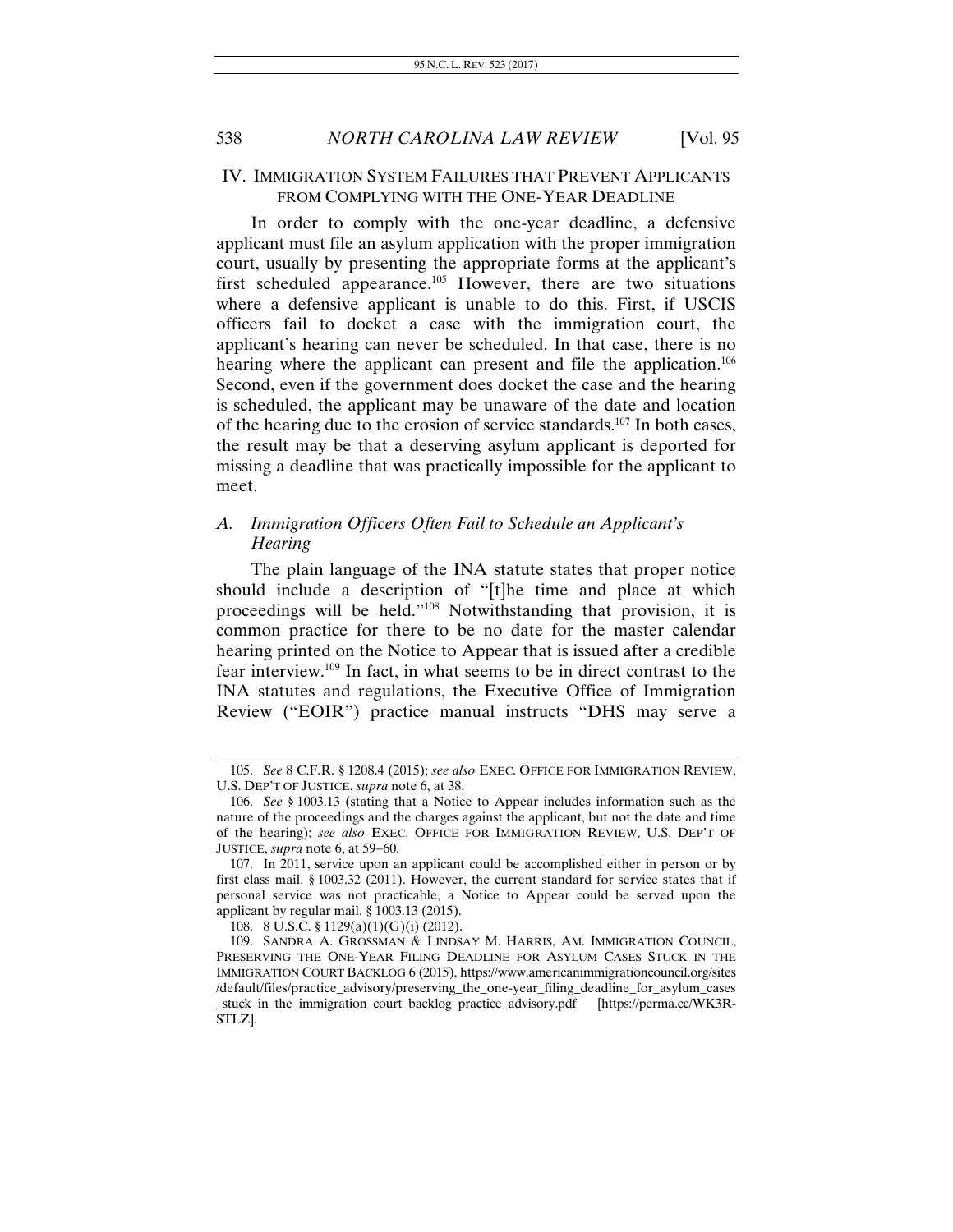Notice to Appear . . . on an alien, but not file the Notice to Appear with the court until sometime later."<sup>110</sup> Cases examining the notice protections afforded to asylum seekers cite 8 C.F.R. § 1003.18(b) for the authority to withhold the time and place of a hearing until a subsequent Notice of Hearing is issued.<sup>111</sup> However, this regulation actually provides that "[i]n the case of any *change or postponement* in the time and place of such proceeding, the Immigration Court shall provide written notice to the alien specifying the new time and place of the proceeding."112 The plain language of the regulation seems to limit its application to instances where DHS is re-scheduling a hearing—and not to situations where DHS has not set the time and place of the hearing in the first place. This practice of not simultaneously scheduling an asylum applicant's hearing following the credible fear interview is not only a possibility, but a prevalent reality.113 If the Notice to Appear does not indicate the time and place of the applicant's hearing, the government instructs the applicant to call a hotline to determine whether his case has been scheduled.<sup>114</sup>

In some instances, due to either clerical errors or the enormous backlog in the immigration courts, some cases simply never get docketed at the appropriate immigration court by immigration officials.115 Even if the case is docketed, the date of the hearing may fall beyond the applicant's filing deadline, making it technically impossible for the applicant to meet the one-year deadline. To get around this particular situation, the applicant is expected to file a motion to advance the court date inside the one-year deadline.<sup>116</sup> In the situation where officials never docket the case after the credible fear interview, the applicant could file an affirmative application to avoid the one-year deadline. However, these are not obvious solutions for most asylum applicants. Furthermore, filing a motion or

<sup>110.</sup> EXEC. OFFICE FOR IMMIGRATION REVIEW, U.S. DEP'T OF JUSTICE, *supra* note 6, at 60.

 <sup>111.</sup> Mater of M-R-A-, 24 I. & N. Dec. 665, 669 (B.I.A. 2008) (stating that 8 C.F.R. § 1003.18(b) places the responsibility on the Immigration Court to schedule cases and provide the required notice of hearing).

 <sup>112. 8</sup> C.F.R. § 1003.18(b) (emphases added).

<sup>113.</sup> *See* GROSSMAN & HARRIS, *supra* note 109, at 1; EXEC. OFFICE FOR IMMIGRATION REVIEW, *supra* note 6, at 56.

<sup>114.</sup> *Customer Service Initiatives: Immigration Case Status Information*, U.S. DEP'T OF JUST., https://www.justice.gov/eoir/customer-service-initiatives [http://perma.cc/N2YZ-3T34] (last updated Sept. 16, 2015) (providing a hotline number that applicants can call to find the date, time, and location of their next hearing using their alien registration numbers).

<sup>115.</sup> *See* GROSSMAN & HARRIS, *supra* note 109, at 1.

 <sup>116.</sup> *Id.* at 7–8.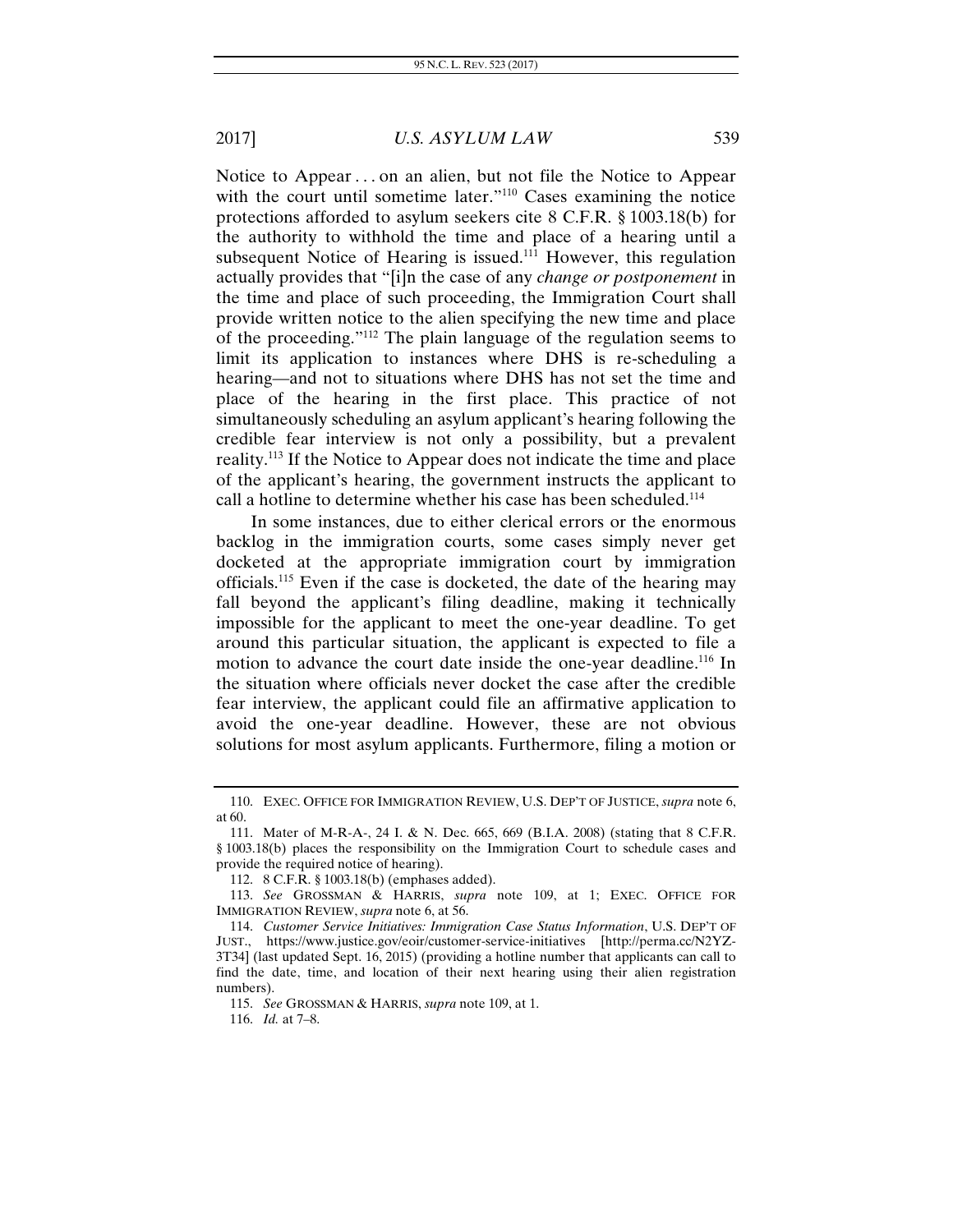affirmative application will most likely require that the applicant retain and pay for legal assistance, even despite lacking legal authorization to work.<sup>117</sup> Asylum applications also require multiple fees and documentation that may be expensive to obtain.118 In short, the submission of an asylum application is a complex and time consuming process that is a significant challenge for persons with limited English proficiency and little to no legal knowledge.<sup>119</sup>

# *B. Current Service Standards for Asylum Cases Fail to Provide Actual Notice*

If the government dockets a case and schedules a hearing, a Notice of Hearing will be sent via regular mail to the applicant's last known address.<sup>120</sup> However, because illegal entrants are likely to change residences upon arriving in the United States,<sup>121</sup> an applicant may never receive this notice. Therefore, service via regular mail is not a reasonably calculated means of actually informing many applicant of the time and place of the asylum hearing.

Amendments to the asylum statutes have made it harder for some applicants to receive notice and have exacerbated the problem. The IIRIRA of 1996 made it acceptable to perfect service on defendants in immigration cases via regular mail.<sup>122</sup> Prior to this amendment, the asylum statute required personal service or service by certified mail, $123$  and there was even authority stating that service

 121. *See* June Marie Nogle, *Immigrants on the Move: How Internal Migration Increases the Concentration of the Foreign-born*, CTR. FOR IMMIGR. STUD. (Feb. 1996), http://cis.org /InternalMigration-ImmigrantConcentration [https://perma.cc/HRX7-AV9M]. For example, Alex's official address changed several times within a year of arriving: it was first at his initial detention center in Texas, then at a friend's residence while he looked for work, and then another residence he rented on his own. Other immigrants may relocate from where they entered in order to live in immigrant-rich communities.

 <sup>117.</sup> Free legal services are hard to find and most applicants have to hire a small law firm or solo practitioner. By one study, only about two percent of all immigrants facing removal obtained pro bono legal services. Ingrid V. Eagly & Steven Shafer, *A National Study of Access to Counsel in Immigration Court*, 164 U. PA. L. REV. 1, 27 (2015).

 <sup>118.</sup> Musalo & Rice, *supra* note 67, at 719.

<sup>119.</sup> *See supra* note 89 and accompanying text.

<sup>120. 8</sup> U.S.C. §  $1229(a)(1)(F)(i)$  (2012). This statute provides that defensive asylum applicants have a duty to provide a correct address as well as notify USCIS of any change in address. *See id.* It is important for all applicants for immigration status to fulfill this responsibility so that they can be served with further documentation.

 <sup>122.</sup> Illegal Immigration Reform and Immigrant Responsibility Act of 1996, Pub. L. 104–208, 110 Stat. 3009 (1996). This was also the Act that established the one-year bar to asylum.

<sup>123.</sup> *Compare* 8 U.S.C. § 1252(b)(a)(1) (1994) (requiring written notice, also known as an "order to show cause[,]" to be served by certified mail), *with* 8 U.S.C. § 1229(a)(1) (2012) (allowing a "notice to appear" to be served through regular mail).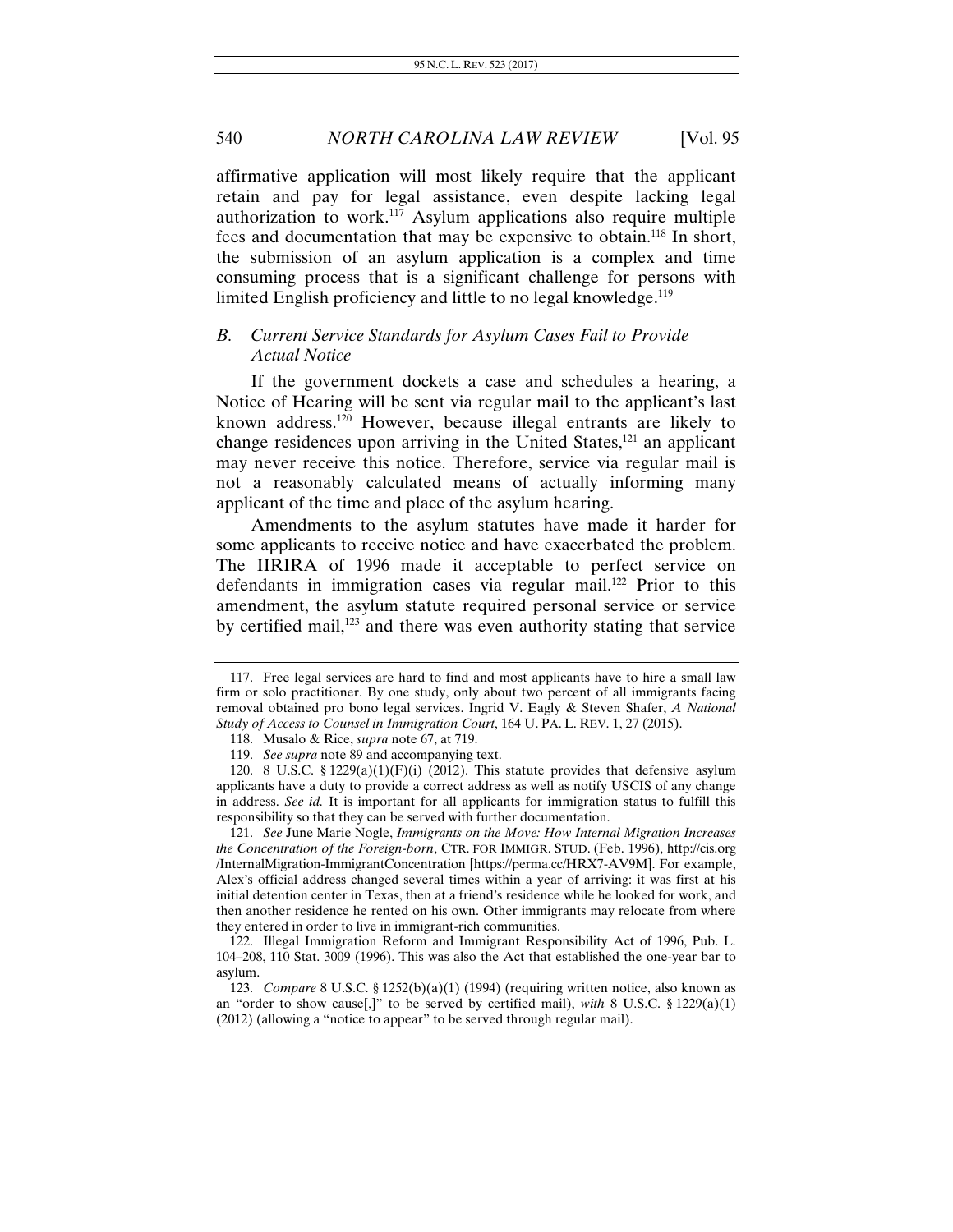would be ineffective unless the certified mail receipt was signed by the addressee.124 The removal of these basic procedural safeguards has negatively impacted defensive asylum applicants.

Under 8 C.F.R. § 1003.26, "[w]ritten notice to the alien shall be considered sufficient for purposes of this section if it was provided at the most recent address provided by the alien." A decision by a panel of the Board of Immigration Appeals interpreted that regulation as meaning that a "letter properly addressed, stamped and mailed is presumed to have been duly delivered to the addressee."125 The strength of this delivery presumption has been questioned by another panel of the Board of Immigration Appeals.

In *Matter of M-R-A-*, 126 the respondent was an affirmative asylum applicant who filed his application directly with DHS.127 After a preliminary hearing, the government issued him a Notice to Appear, instructing him to appear on a certain date.128 Later, DHS issued the respondent a second Notice of Hearing advancing his hearing date forward one week.129 He failed to respond to that notice and was ordered removed in absentia.130 On a motion to reopen proceedings before an immigration judge, the respondent claimed he had never received the Notice of Hearing with the new hearing date.<sup>131</sup> He also submitted affidavits corroborating his story, $132$  but the immigration judge denied the motion on the grounds that "the presumption that postal officers properly discharge their duties had not been rebutted."133 On appeal before the Board of Immigration Appeals, the respondent argued that the immigration judge improperly applied a stronger presumption of delivery because the cases on which the judge relied dealt with instances of delivery by certified mail.<sup>134</sup> The Board of Immigration Appeals held that the judge improperly denied the motion to reopen and recognized that regular mail is afforded a

<sup>124.</sup> Matter of Huete, 20 I. & N. Dec. 250, 253 (B.I.A. 1991) (holding that in order to effect personal service of an Order to Show Cause and Notice of Hearing sent by certified mail, return receipt requested, the receipt must be signed by the addressee or a responsible person at his or her address and returned).

<sup>125.</sup> Matter of M-R-A-, 24 I. & N. Dec. 665, 671 (B.I.A. 2008) (quoting Matter of M-D, 23 I. & N. Dec. 540, 546 (B.I.A. 2002)).

<sup>126.</sup> Matter of M-R-A-, 24 I. & N. Dec. 665 (B.I.A. 2008).

<sup>127.</sup> *Id.* at 666.

<sup>128.</sup> *Id.* 

<sup>129.</sup> *Id.* 

<sup>130.</sup> *Id.* 

<sup>131.</sup> *Id.* 

<sup>132.</sup> *Id.* 

<sup>133.</sup> *Id.*

<sup>134.</sup> *Id.* at 666–67.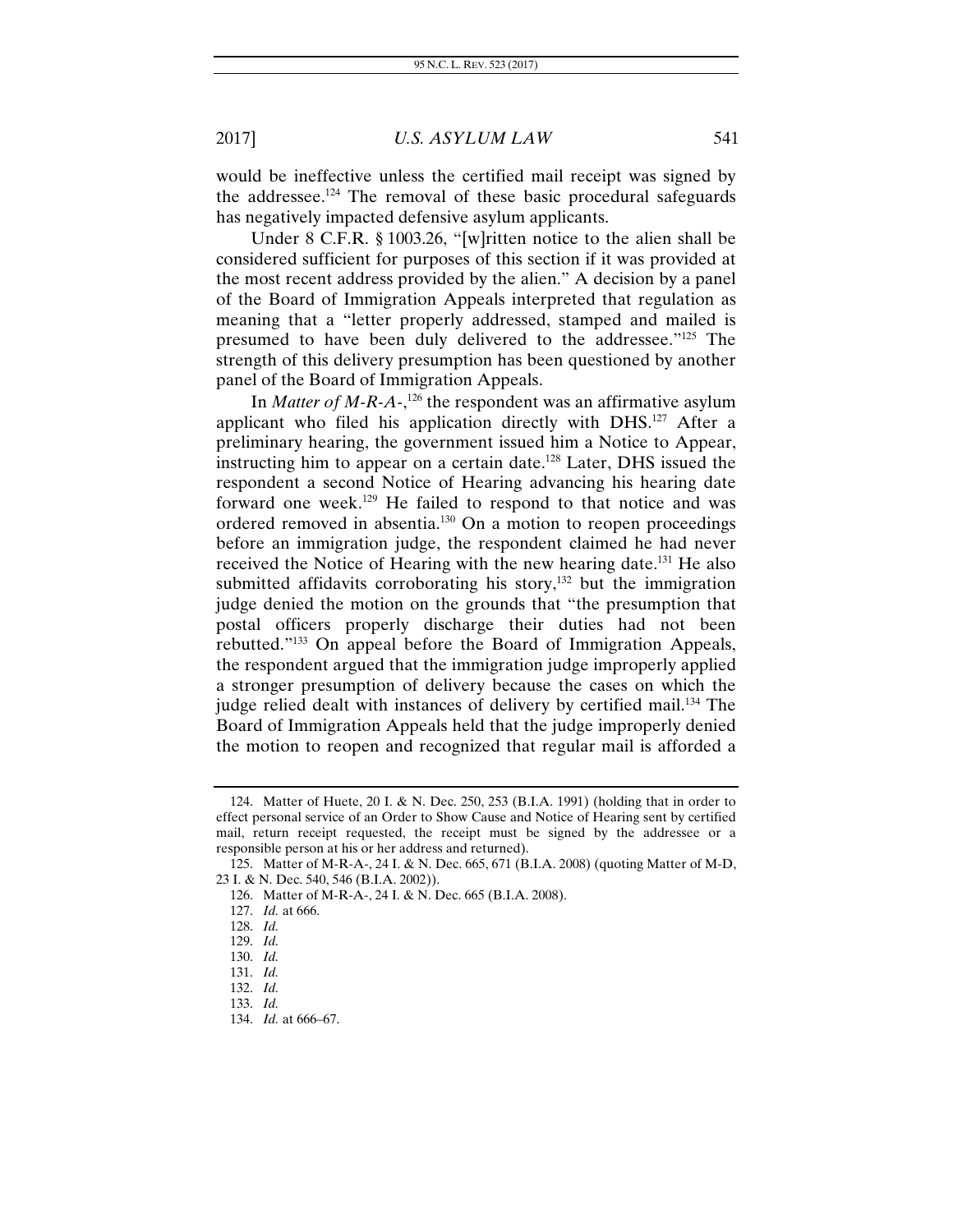"weaker presumption" of delivery than certified mail.<sup>135</sup> The focus of the inquiry, then, was whether the respondent actually received the notice and not merely whether it was delivered.136

The emphasis on actual delivery in *Matter of M-R-A-* suggests that when an affirmative asylum applicant faces a penalty for procedural error, the applicant should be given an opportunity to contest or remedy the error before immigration consequences manifest. Thus, in the "defensive" asylum application context, an applicant facing dismissal due to the one-year deadline after never receiving a Notice of Hearing should be afforded the same opportunity to contest the presumption of delivery. However, as noted above, compliance with the one-year filing determination is ordinarily a question of fact that is not reviewable, in contrast to the narrower, but related question presented in *Matter of M-R-A*regarding the presumption of delivery. Given this tension, the procedural rights of immigrants cannot be reliably safeguarded via appellate review. Rather, for illegal entrant asylum applicants, procedural rights should be protected by allowing them to count their initial credible fear interview as applying for the purposes of the oneyear deadline.

#### V. RECOMMENDATIONS

The harsh and unjust effects that the one-year bar imposes on some asylum applicants can be done away with, or at least mitigated, by enacting any of the following the following proposals. The asylum statutes could be amended to (1) eliminate the one-year bar all together, (2) expressly permit judicial review of denied asylum application in a certain class of cases, (3) require certified mail as the means of service for hearing notices, or (4) allow a successful credible fear interview to "lodge" an applicant's application for purposes of the one-year bar.

<sup>135.</sup> *See id.* at 671–73. The Board of Immigration Appeals noted that, in the Second Circuit, "the burden of proof to overcome the 'slight' presumption of receipt in the context of regular mail is significantly lower than the burden set forth for certified mail." *Id.* at 672. The First, Third, Fourth, and Fifth Circuits have all recognized a reduction in the strength of the presumption. Santana Gonzalez v. Att'y Gen. of U.S., 506 F.3d 274, 279 (3d Cir. 2007); Kozak v. Gonzales, 502 F.3d 34, 38 (1st Cir. 2007); Nibagwire v. Gonzales, 450 F.3d 153, 157 (4th Cir. 2006); Maknojiya v. Gonzales, 432 F.3d 588, 589 (5th Cir. 2005).

 <sup>136.</sup> *Matter of M-R-A-*, 24 I. &. N. at 673–74 ("[W]hen an immigration judge adjudicates a respondent's motion to reopen . . . based on a claim that a Notice to Appear or Notice of Hearing sent by regular mail to the most recent address provided was not received, all relevant evidence submitted to overcome the weaker presumption of delivery must be considered.").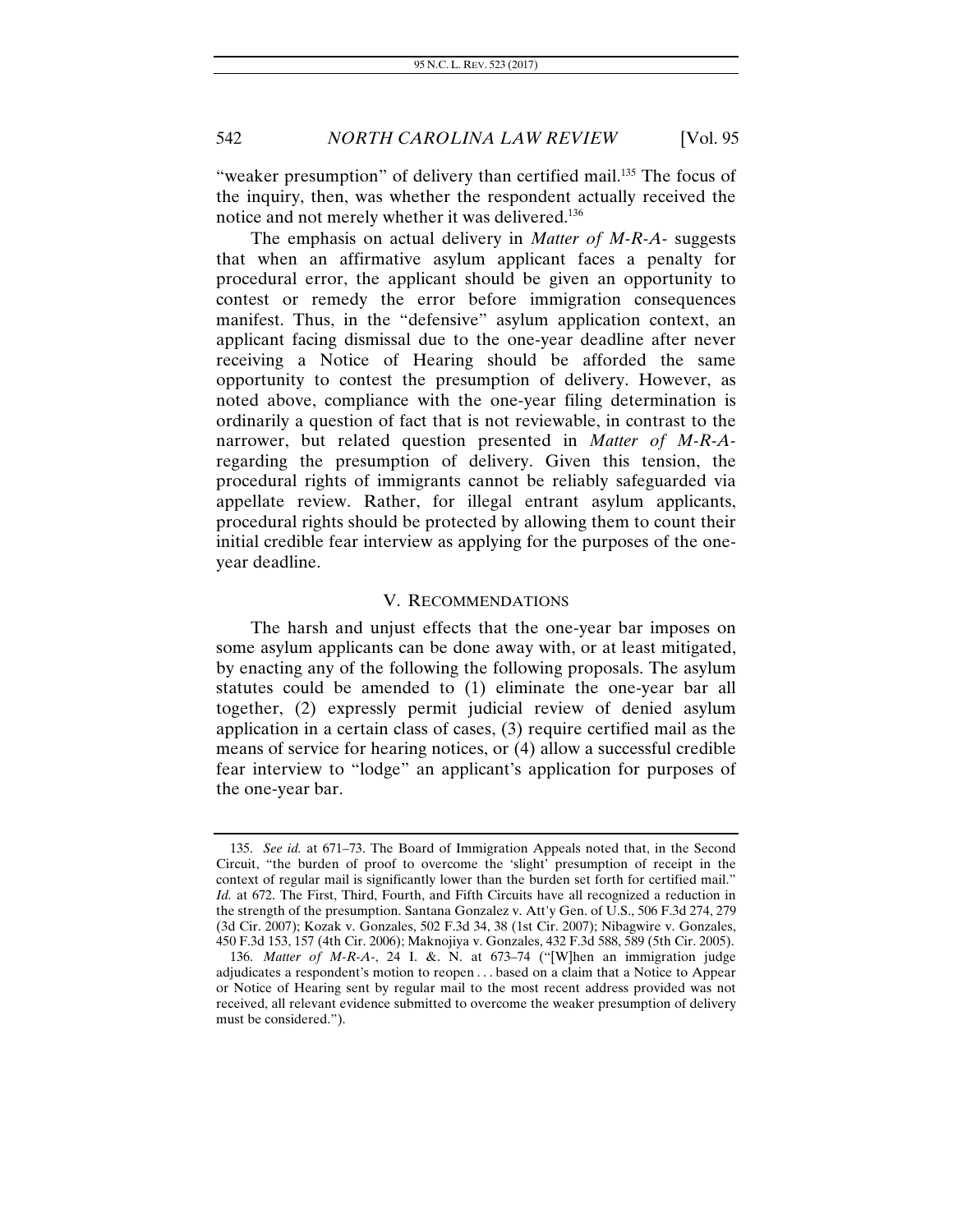#### *A. Congress Should Abolish the One-Year Deadline*

The most immediate way to solve the problem of asylum applicants being unable to fulfill the one-year deadline due to procedural error is to abolish the one-year deadline entirely. Both the procedural and substantive bars found in section 18 U.S.C.  $§ 1158(b)(2)(A),<sup>137</sup>$  in contrast to the one-year filing deadline, are reasonably drawn restrictions on asylum applicants. These substantive bars are clearly pertinent to the overarching goal of efficiently allocating asylum benefits to qualified and deserving applicants. Applicants with unclean hands—who themselves have subjected others to persecution—are rightfully denied the opportunity for asylum. A past history of serious criminal activity is also a factor fairly considered. There is undoubtedly variance in different jurisdictions as to prosecutorial discretion and sentencing, which in turn influences what would be considered a serious crime under the statute.<sup>138</sup> These variations could then lead to inequities such as similarly situated applicants receiving disparate immigration consequences for the same actions. However, the immigration system operates with severely constrained resources and processes far more applicants than it was designed to handle.139 As such, barring applications from those with serious criminal histories is at least a fair policy choice.

Most of the "procedural" bars are also reasonable restrictions. For example, the safe third country provision<sup>140</sup> is not truly a bar to asylum—it recognizes that an applicant is potentially deserving of asylum and ensures that there is actually another place where the applicant can be relocated.<sup>141</sup> Similarly, the bar on reapplication

140. 8 U.S.C. § 1158(a)(2)(A) (2012).

<sup>137.</sup> *See supra* Part III.

 <sup>138.</sup> Immigration judges can review available evidence regarding the conviction. This review may invite a "retrial" of the underlying offense. *See* Nadeen Aljijakli, *Statutory Bars to Asylum: What Is So Serious About a 'Particularly Serious Crime?'*, *in* AM. IMMIGRATION LAWYERS ASS'N, IMMIGRATION PRACTICE POINTERS 491 (AILA ed., 2012–2013 ed.).

<sup>139.</sup> *See* HUMAN RIGHTS FIRST, IN THE BALANCE: BACKLOGS DELAY PROTECTION IN THE U.S. ASYLUM AND IMMIGRATION COURT SYSTEMS 7 (2016), http://www .humanrightsfirst.org/sites/default/files/HRF-In-The-Balance.pdf [https://perma.cc/4K9K-BSBN] (discussing the rapid growth of backlogged cases at the asylum division resulting from an increase in the number of credible fear and reasonable fear interviews, without a corresponding increase in funding).

 <sup>141.</sup> For instance, the United States and Canada sought review from the United Nations High Commissioner for Refugees regarding their respective safety before implementing a "safe third country" agreement between themselves. *See* UNITED NATIONS HIGH COMM'R FOR REFUGEES, MONITORING REPORT, CANADA-UNITED STATES "SAFE THIRD COUNTRY" AGREEMENT 10 (2006), https://www.uscis.gov/sites /default/files/files/article/appendix-a.pdf [https://perma.cc/4FYM-TW5P].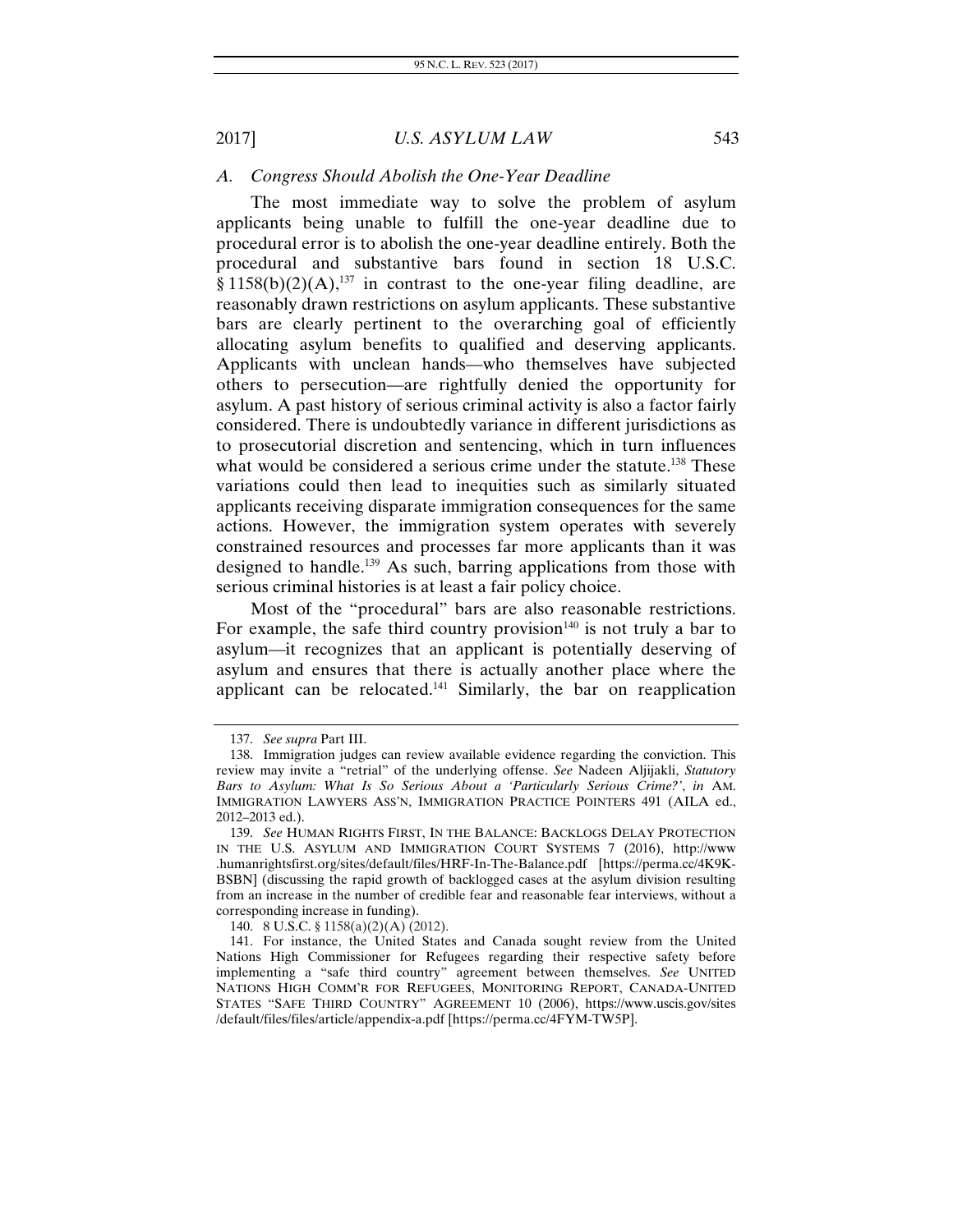supposes that the application has at least been previously considered on the merits.<sup>142</sup>

Unlike all of the above provisions, however, the one-year bar is strictly procedural and has nothing to do with the merits of the underlying application.<sup>143</sup> The requirement does not function to screen out dangerous individuals or those that have subjected others to persecution. Instead, it was passed with a goal of preventing fraudulent applications for employment authorization.<sup>144</sup> However, because of the Employment Authorization Deadline statutes, there is now a specific mechanism to prevent the type of fraud once feared applicants must wait at least 180 days until after their asylum applications are officially filed to apply for work authorization.<sup>145</sup> Arguably, the one-year bar is duplicative and no longer necessary in light of its original justification.

Professors Karen Musalo and Marcelle Rice also argue that the bar should be abolished because, on balance, it does more harm than good.146 As opposed to preventing fraud, the bar actively frustrates otherwise valid claims, evidenced by the high rate of instances where an immigration judge denies asylum yet grants withholding of removal.147 In a similar manner, the bar punishes applicants who may try alternative forms of relief before applying for asylum.<sup>148</sup> Furthermore, the bar is an affront to the 1967 U.N. Protocol Relating to the Status of Refugees, an agreement ratified by the United States that helped establish the asylum system.<sup>149</sup> Under this protocol participating nations are prohibited from "expel[ing] or [returning] a refugee in any manner whatsoever to the frontiers of territories where his life or freedom would be threatened on account of race, religion,

 <sup>142.</sup> *See supra* Section III.A.

 <sup>143.</sup> *See* AM. IMMIGRATION COUNCIL, ASYLUM IN THE UNITED STATES 8 (2016), https://www.americanimmigrationcouncil.org/sites/default/files/research/asylum\_in\_the\_united \_states.pdf [https://perma.cc/M8J2-AEED]; Susan S. Clark, Note, *The Illegal Immigration Reform & Immigrant Responsibility Act's One-Year Filing Deadline on Applications for Asylum: The Narrow Interpretation and Application of Exceptions to the Filing Deadline*, 22 GA. ST. L. REV. 463, 470–71 (2005).

<sup>144.</sup> *See supra* note 67 and accompanying text.

 <sup>145. §</sup> 1158(d)(2).

 <sup>146.</sup> Musalo & Rice, *supra* note 67, at 722.

 <sup>147.</sup> *See id.* at 699–700. The judge is in effect admitting that the applicant has a meritorious case while denying the appropriate relief on account of the bar. *Id.*

 <sup>148.</sup> *See id.* at 722. Musalo and Rice describe an applicant who applied for a religious worker visa, was denied, and then could not apply for asylum because he was beyond the deadline. *Id.*

<sup>149.</sup> *Id.* at 711.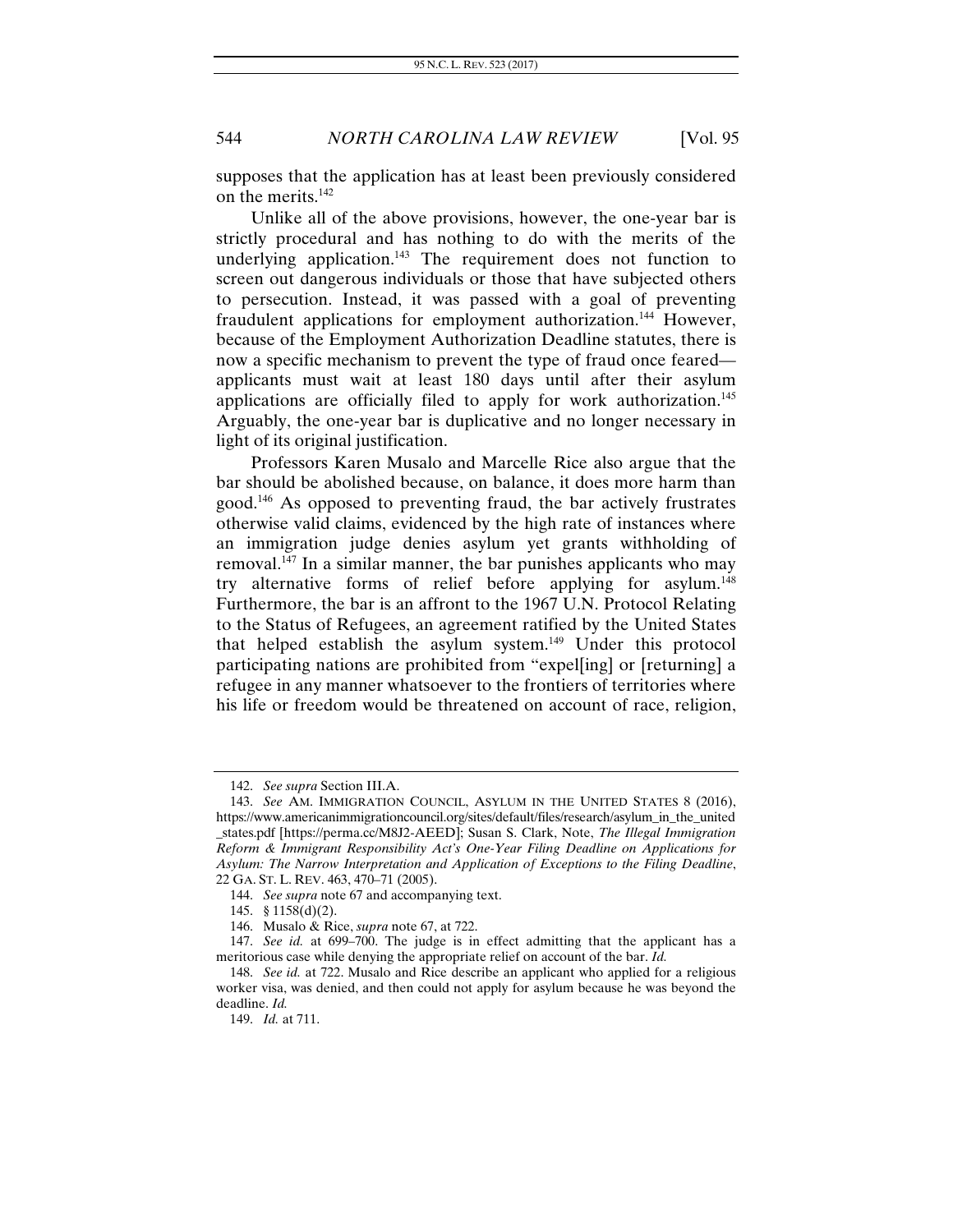[or] nationality  $\dots$ <sup>"150</sup> The protocol provided the motivation behind the enactment of the Refugee Act of 1980.<sup>151</sup> The United Nations Handbook on Procedures and Criteria for Determining the Status of Refugees, which interprets the requirements of the protocol, provides that technical problems should not bar consideration of a legitimate asylum claim.152 Against this background of collective international intent, it seems apparent that maintaining the one-year bar is contrary to the foundational purposes of the asylum system.

Nonetheless, there are practical reasons for resisting the urge to drop the bar altogether. First, there is a pressing risk of overcrowding the immigration court system.153 A sudden influx of applications could backfire because asylum officers would inevitably have to dedicate less time and attention to each particular case they encounter. In the end, this could mean that deserving applicants may not get the consideration they deserve, or that deserving applicants could have to wait significantly longer. Second, it would be difficult to summon the political will to pass such an amendment to the INA given the current political climate and public aversion to admitting refugees.154 That said, there are other ways to solve the problem that are more politically feasible. Legislation could be passed that would allow federal courts to review timeliness or that would once again require certified mail for certain notices, like asylum applicants' Notices of Hearing.

# *B. Congress Should Resolve the Circuit Split and Permit Federal Courts to Review Determinations of Timeliness*

Federal courts should be allowed to review immigration courts' adjudications of timeliness, notwithstanding some compelling

 <sup>150.</sup> UNITED NATIONS HIGH COMM'R FOR REFUGEES, CONVENTION AND PROTOCOL RELATING TO THE STATUS OF REFUGEES 30 (2010), http://www.unhcr.org /protect/PROTECTION/3b66c2aa10.pdf [https://perma.cc/9FQ9-QYH8] (containing the text of the 1951 Convention and 1967 Protocol Relating to the Status of Refugees).

 <sup>151.</sup> *See* I.N.S. v. Cardoza-Fonseca, 480 U.S. 421, 424 (1987) (noting that the Protocol provided the motivation behind the enactment of the Refugee Act of 1980).

 <sup>152.</sup> UNITED NATIONS HIGH COMM'R FOR REFUGEES, HANDBOOK AND GUIDELINES ON PROCEDURES AND CRITERIA FOR DETERMINING REFUGEE STATUS UNDER THE 1951 CONVENTION AND THE 1967 PROTOCOL RELATING TO THE STATUS OF REFUGEES 8 (2011), http://www.unhcr.org/3d58e13b4.pdf [https://perma.cc/A4W8-J8VZ]

<sup>153.</sup> *See supra* note 139 and accompanying text.

 <sup>154.</sup> *See, e.g.*, Drew Desilver, *U.S. Public Seldom Has Welcomed Refugees into Country*, PEW RES. CTR. (Nov. 19, 2005), http://www.pewresearch.org/fact-tank/2015/11/19 /u-s-public-seldom-has-welcomed-refugees-into-country/ [https://perma.cc/7Q2L-6QRF]; Elizabeth McElvein, *What Do Americans Really Think About Syrian Refugees?*, BROOKINGS INST. (Mar. 4, 2016), https://www.brookings.edu/blog/markaz/2016/03/04/whatdo-americans-really-think-about-syrian-refugees/ [https://perma.cc/H45L-KPDL];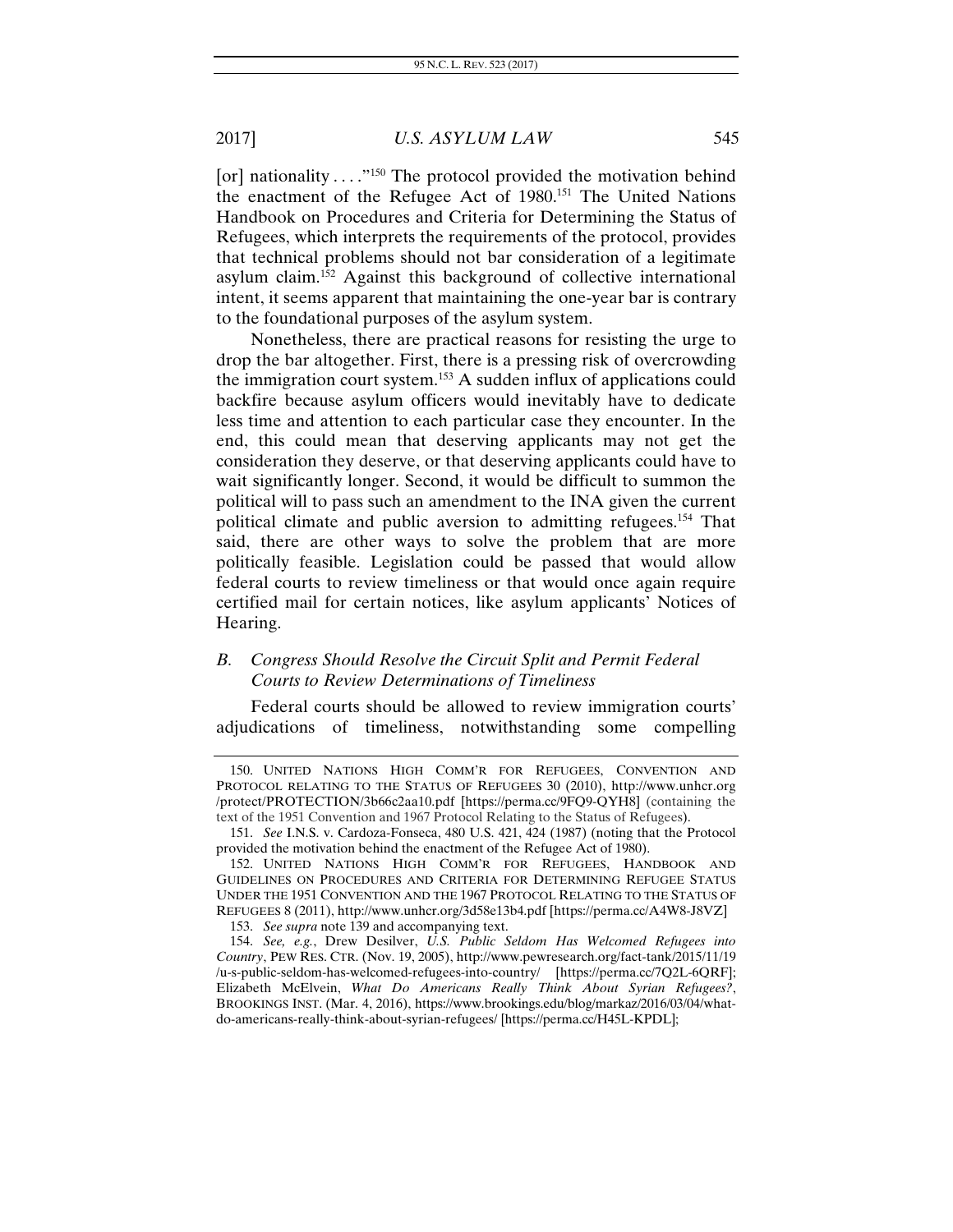interests for limiting judicial review in this arena. For example, lower courts have more direct exposure to evidence, witnesses, parties, and counsel, and permitting review of all findings of fact would confound the lower courts' authority while clogging appellate court dockets. There may also be some separation of powers concerns, and the courts may be reluctant to interfere with immigration matters that are ordinarily in the province of the executive branch.<sup>155</sup>

Nonetheless, the determination of whether an asylum application was timely filed is a mixed question of law and fact that arguably leans more toward a question of law. Strictly speaking, determining whether or not a date stamped on a paper application occurred more than a year ago is a straightforward question of fact. But this is not the only question an immigration judge must resolve. The judge must also decide whether the applicant qualifies for any of the statutory exceptions. Judicial review of this type of mixed legal and factual finding is a properly within the purview of an appellate court. More specifically, federal appellate courts should be permitted to review asylum cases to determine whether or not an administrative judge ignored substantial evidence that would have clearly justified granting an exception, or otherwise erred in the decision.

To mitigate the potential impacts on federal dockets, Congress should limit review to very specific instances, like determining whether or not any of the statutory exceptions applied. The power could be reserved for mixed questions of law and fact that have a disproportionate impact on an applicant's success on the merits. The magnitude of appeals could be further tempered by making review discretionary.

## *C. Congress Could Require Simultaneous Scheduling of Hearings and Use of Certified Mail for Notices of Hearing*

Other legislation could address the fundamental problem of failing to make sure an applicant receives critical information about an asylum case. As noted above, there is no express legislative authority permitting USCIS to first issue in person "blank" Notices to Appear with no hearing date and then later mail the Notice of Hearing that identifies the date and time of the defensive asylum

<sup>155.</sup> *See* I.N.S. v. Chadha, 462 U.S. 919, 954 (1983) (holding that because Congress granted authority to the attorney general over immigration decisions, other branches of government, including Congress itself, must abide by that authority until such delegation is legislatively altered or revoked); Dobkin, *supra* note 90, at 104 ("The Supreme Court has suggested that 'protecting the Executive's discretion . . . can fairly be said to be the theme of the legislation.' ").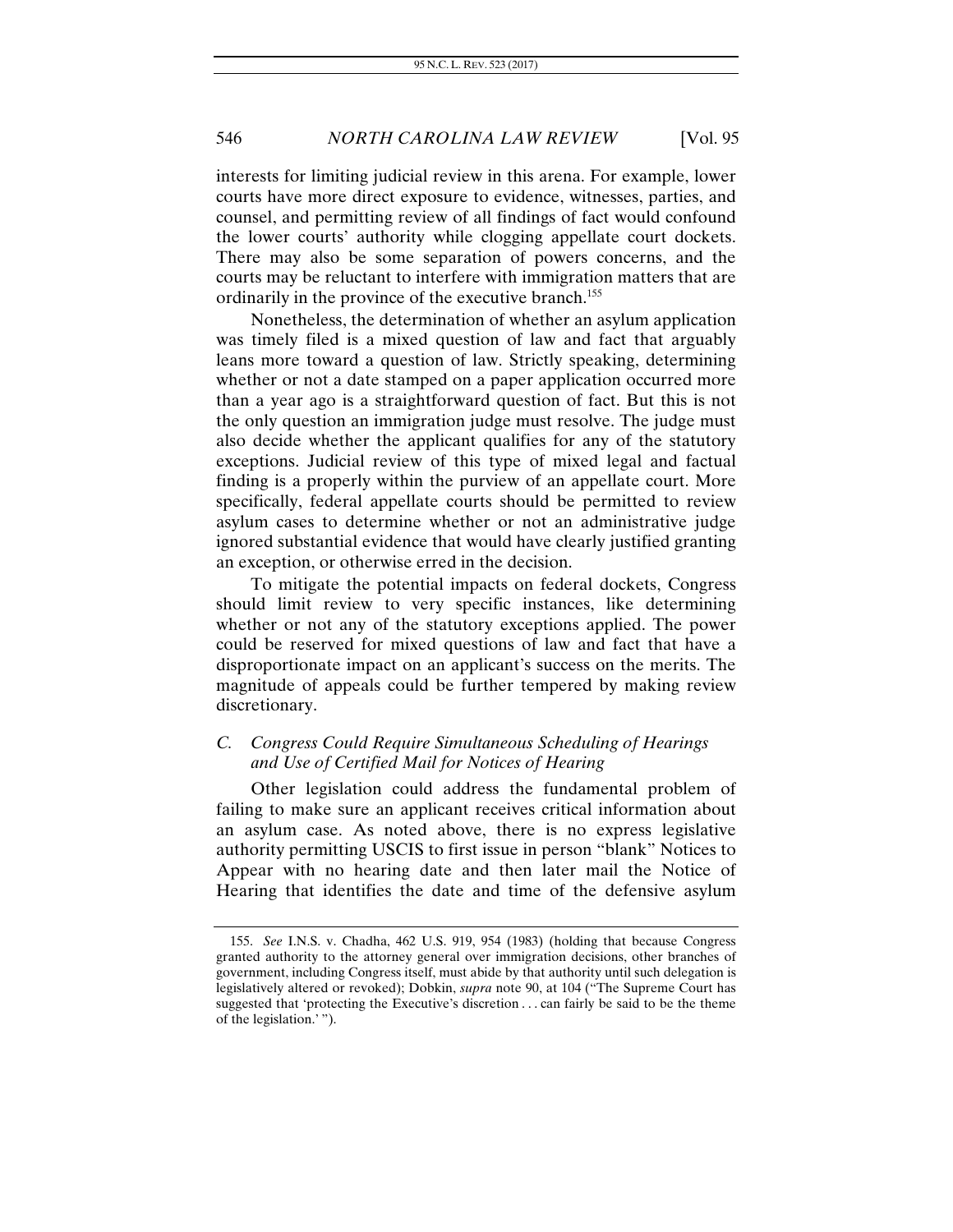applicant's first appearance before an immigration judge.<sup>156</sup> Instead, this practice seems to stem from the rise in immigration cases handled by the system and is used to make it easier for courts to schedule cases.157 Despite the administrative usefulness of this docket control technique, it has a real humanitarian cost—it can take away a deserving asylum applicant's day in court. Accordingly, Congress could end the practice by requiring immigration officers to issue Notices to Appear that contain the time and place of applicants' first hearing before they leave the immigration office.<sup>158</sup> This requirement would better ensure that applicants actually know when and where to appear, since mailing these notices to applicants who frequently change addresses is often futile.

Alternatively, if it is logistically impracticable to require courts to schedule hearings contemporaneously, Congress could amend the INA to restore the pre-IIRIRA certified mail service provisions.159 Specifically, certified mail would be required and a signed receipt would be necessary in order for a court to presume delivery. Under the current regular mail service standard, if a Notice of Hearing fails to be delivered to the applicant and the applicant fails to appear on the scheduled date, the person can be summarily deported with no opportunity to present any reasons that would justify the failure to appear. Under the certified mail standard, the applicant would not be automatically barred from making a case. Instead, the person would have the burden of proving that the failure to appear was reasonable in light of the circumstances. Additionally, if the notice is successfully delivered via certified mail, the applicant would be barred from arguing that the applicant lacked sufficient notice because there would be a verified receipt.

# *D. Credible Fear Interview Should Lodge Illegal Entrant Asylum Applications*

The most effective way to prevent qualified illegal entrant applicants from slipping through the cracks is to presume that an applicant has lodged the application after the applicant has successfully completed the credible fear interview. The process of lodging asylum applications has already been employed in the context

 <sup>156.</sup> *See supra* Section IV.A.

<sup>157.</sup> *See* HUMAN RIGHTS FIRST, *supra* note 139, at 7–9.

<sup>158.</sup> This also removes the risk that a Notice of Hearing will be addressed incorrectly.

<sup>159.</sup> *See* 8 U.S.C. § 1252(b)(a)(1) (1994); *see also supra* notes 123–25 and accompanying text.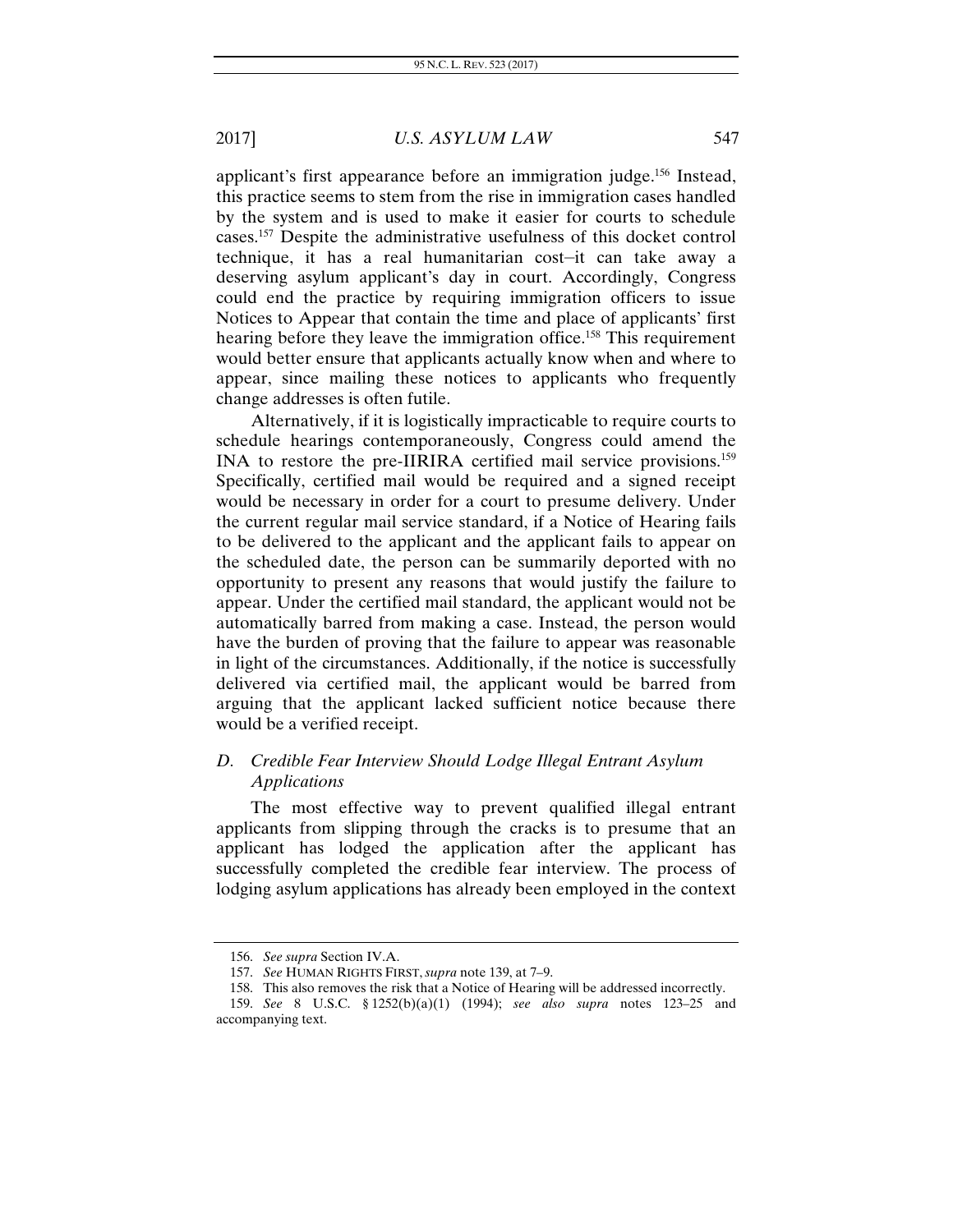of the Employment Authorization Deadline ("EAD").<sup>160</sup> In that context, prior to an appearance before an immigration judge, an applicant is permitted to bring a paper copy of the application to the clerk of court and his application will be considered "lodged," starting the countdown until the applicant is eligible for employment.161 In the illegal entrant asylum context, a successful credible fear interview should automatically lodge the application for the limited purpose of satisfying the one-year filing deadline.

Lodging was first utilized in the EAD context in response to a lawsuit which challenged an official EOIR policy. The EAD statute provided that asylum applicants are eligible for employment authorization documents 180 days after their applications are filed with the immigration court.<sup>162</sup> In theory, once a complete application is filed, the 180-day EAD period starts. However, prior to December 2013, the EOIR had a policy of not starting the 180-day period until the applicant first made a "substantive" appearance before an immigration judge.<sup>163</sup> A class action suit was filed on behalf of immigrants, and as part of the settlement, the EOIR agreed to allow applicants to lodge their applications before their first substantive appearances by submitting their paper applications to the clerk of court.164 At that point, the date is noted by EOIR, sent to USCIS, and the EAD clock starts running. $165$ 

If lodging were to be applied to the one-year filing deadline, it would mean that as soon as an illegal entrant asylum applicant is found to have a credible fear of persecution, that applicant's application would be considered filed with USCIS. This main

<sup>160.</sup> *See* Settlement Agreement at 15, B.H. v. U.S. Citizenship & Immigration Servs., No. CV11-2108-RAJ (W.D. Wash. May 6, 2013), https://www.uscis.gov/sites /default/files/USCIS/Laws/Legal%20Settlement%20Notices%20and%20Agreements /ABT%20v%20USCIS%20DRAFT%20SETTLEMENT%20AGREEMENT%20-%20 FILED%20-%20050613.pdf [https://perma.cc/L9UR-53EK].

<sup>161.</sup> *See* EXEC. OFFICE FOR IMMIGRATION REVIEW, U.S. DEP'T OF JUSTICE, THE 180-DAY ASYLUM EAD CLOCK NOTICE (2013), https://www.uscis.gov/sites/default/files /USCIS/Humanitarian/Refugees%20%26%20Asylum/Asylum/Asylum\_Clock\_Joint\_Notice .pdf [https://perma.cc/K36D-C95D].

<sup>162.</sup> *See* First Amended Complaint for Injunctive and Declaratory Relief at 2, B.H. v. U.S. Citizenship & Immigration Servs., No. CV11-2108-RAJ (W.D. Wash. June 5, 2012), http://www.clearinghouse.net/chDocs/public/IM-WA-0019-0003.pdf [https://perma.cc/U874- X8EY].

 <sup>163.</sup> In the meantime, however, these applicants were unable to secure a legal means of employment because they could not get their employment authorization documents. *See id.* at 4. It is unclear where the EOIR found the authority to distinguish between "filing" in an open court and appearing before an immigration judge.

<sup>164.</sup> *See* Settlement Agreement, *supra* note 160, at 15.

<sup>165.</sup> *See id.* at 16.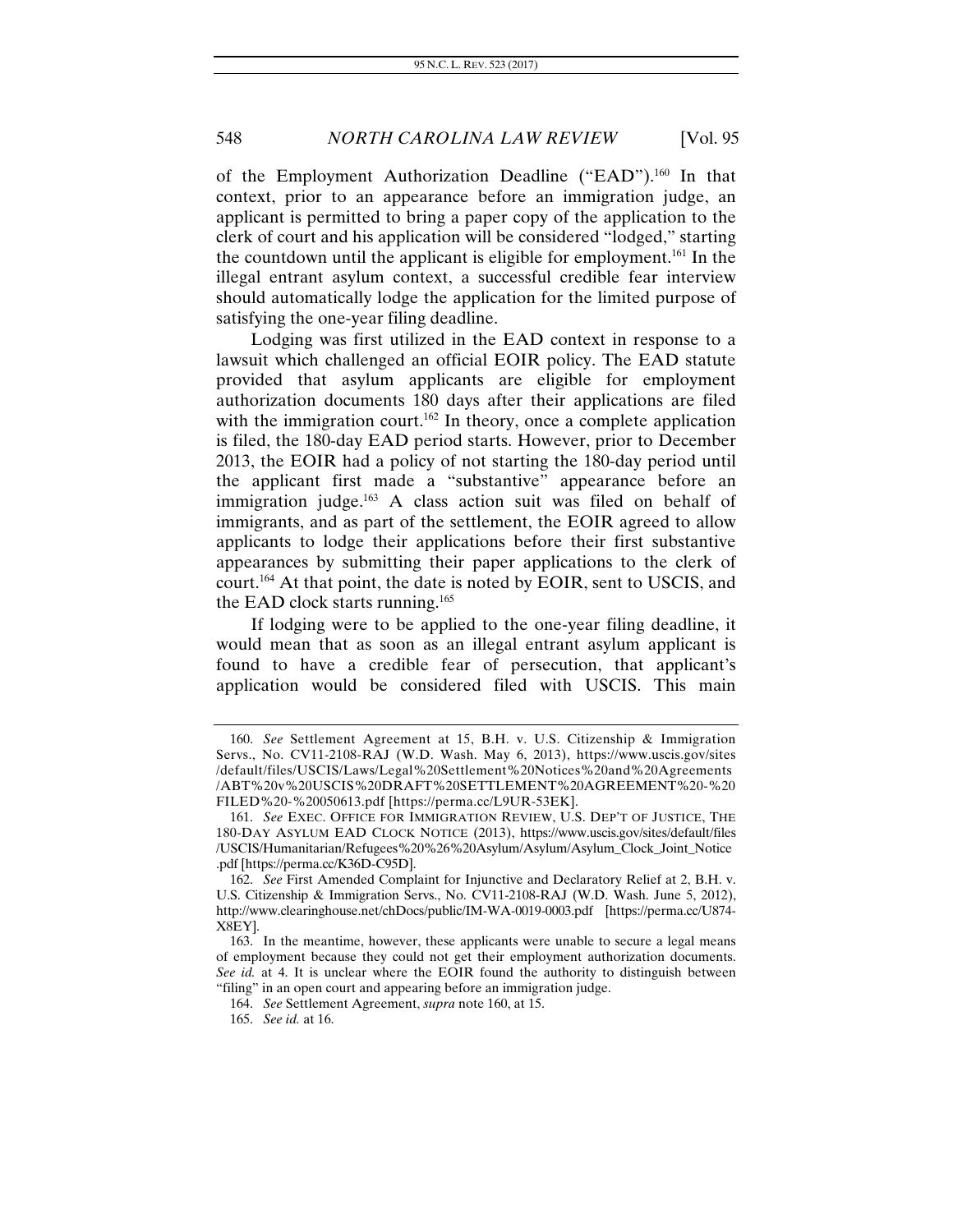difference between asylum application lodging and lodging in the EAD context is that no paper asylum application would have to be filed. The credible fear interview would act as a substitute for a physical application.

The argument that there is a strong incentive for deserving asylum applicants to dodge their immigration court date after their applications are lodged—an argument earnestly made when Congress instituted the one-year requirement—is based on a fundamental misunderstanding of the risks associated with living in the country without legal status.<sup>166</sup> While failing to appear in court may reduce the immediate likelihood of an adverse outcome for an individual, living without legal status increases the possibility of adverse immigration outcomes in the long run. Basic tasks conducted in public, like driving or grocery shopping, increase the chance of being identified. In turn, this creates a significantly higher risk of deportation. And if an applicant does decide to work, it will necessarily be under the table, and the lack of legal status will create a power imbalance between the applicant and the employer. Since the risk of deportation constantly looms, an unscrupulous boss can use this threat as a tool for manipulation and subjugation.<sup>167</sup> Perhaps the most unfortunate consequence of not having status pertains to the reunification of the immigrant's family. An alien without status has no way of lawfully bringing relatives into the country.<sup>168</sup> The potential consequences of living without status are serious.

These risks highlight the strong disincentives deserving applicants encounter when considering whether to abandon their

 <sup>166.</sup> Such immigrants, especially children, live in fear of being taken away from their families and are often bullied or ostracized. *See, e.g.*, AM. PSYCHOLOGICAL ASS'N, CROSSROADS: THE PSYCHOLOGY OF IMMIGRATION IN THE NEW CENTURY, PRESIDENTIAL TASK FORCE ON IMMIGRATION 33–38, 53–58 (2012), http://www.apa.org /topics/immigration/report.aspx [https://perma.cc/6TR4-6PQ7]; Julia Preston, *Risks Seen for Children of Illegal Immigrants*, N.Y. TIMES (Sept. 20, 2011), http://www.nytimes.com /2011/09/21/us/illegal-immigrant-parents-pass-a-burden-study-says.html [http://perma.cc /DT8V-CLHR].

 <sup>167.</sup> To combat concerns with allowing illegal entrants to start the EAD clock even earlier than other applicants, there could be a "tiered" system of lodging that distinguishes between lodging for EAD purposes and lodging for purposes of satisfying the one-year bar to asylum. Basically, the effect of lodging via a successful credible fear interview could be restricted to specifically satisfying the one-year deadline. In order to lodge for the EAD clock, the applicant would still have to bring a paper copy of her application to the clerk of court.

 <sup>168.</sup> The "immediate family" green card is only available to U.S. citizens. *See Green Card for an Immediate Relative of a U.S. Citizen*, U.S. CITIZENSHIP & IMMIGR. SERVS., https://www.uscis.gov/green-card/green-card-through-family/green-card-immediate-relativeus-citizen [https://perma.cc/84GV-ARNH] (last updated Feb. 18, 2016).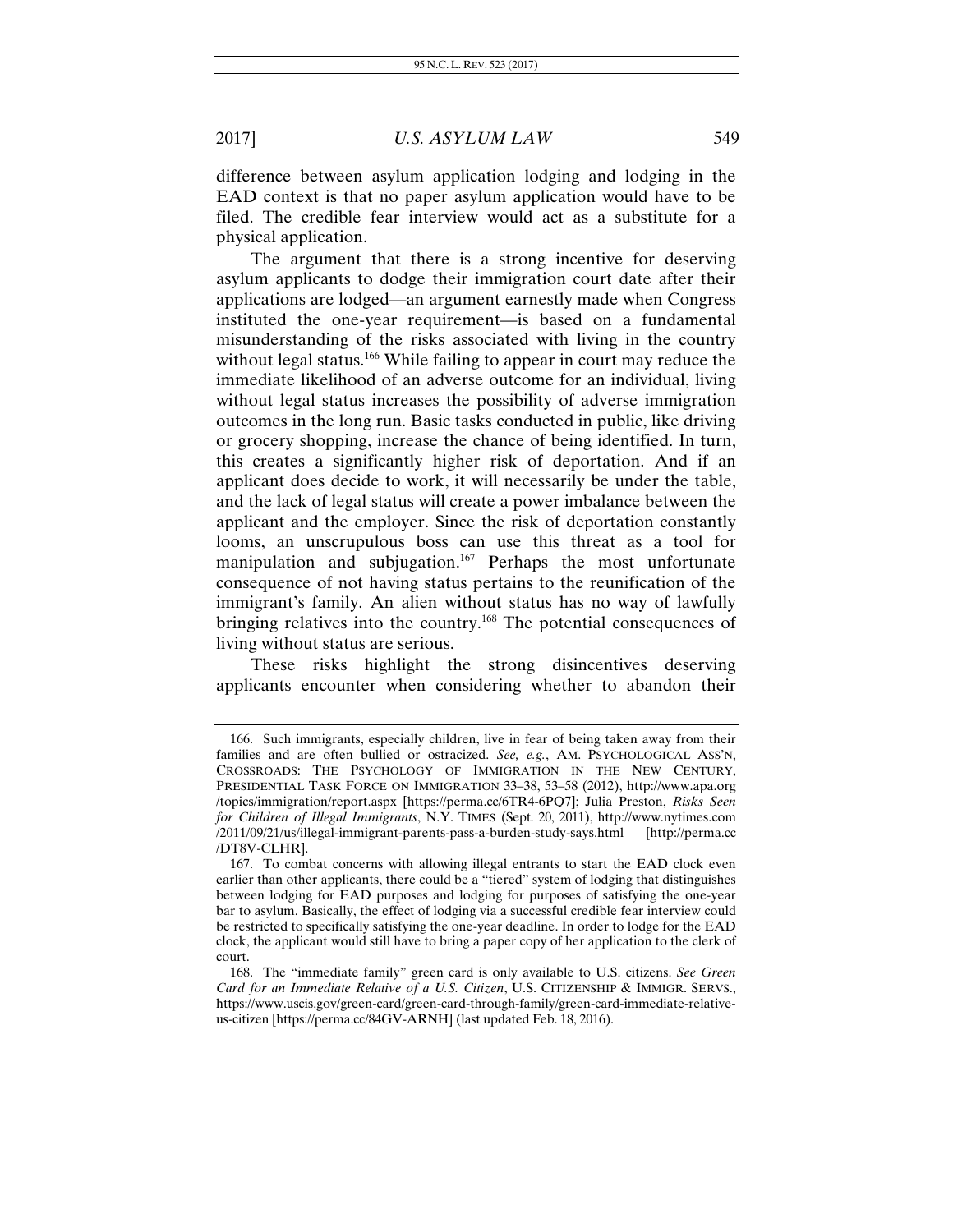applications. If a person passes the credible fear interview, the asylum case presumably has some merit. Such a person, who has already suffered extensively to even reach to the U.S. border, is not likely to submit to the harsh consequences of living without status when the person has a chance at obtaining asylum. The law should not penalize these kinds of applicants. To allow them to be deported without a hearing on the merits, the consequence of the one-year filing deadline, runs counter to the humanitarian goals of asylum. Lodging is a solution that promotes those goals because it prevents people like Alex from having to choose between living in the shadows or being deported to a dangerous place due to a mere procedural error.

On the other hand, there is a valid concern that allowing credible fear interviews to lodge applications could cause a significant increase in applications, adding stress to an already stressed system. In fact, the problems described in this Recent Development are due in part to official responses to overburdened immigration courts. Implementing this proposal could cause the raw number of applications to increase, but it is unlikely that the immigration system will face monumental case load increases. This proposal assumes that asylum officers will continue to conduct credible fear interviews thoroughly and to make reasonable determinations of the applicants' credibility. Therefore, those applications motivated purely by a desire to lodge and abandon the asylum process are likely to be screened out by the relatively rigorous requirements of the credible fear interview.169 That is, if an immigration officer finds that there is a significant possibility that an applicant can establish eligibility for asylum, then that finding should remedy the concerns of fraud that originally motivated enactment of the one-year bar.170

Immigration judges can also protect the legitimate government interest of preventing fraud in the asylum system. Specifically, lodging asylum applications would not remove an immigration judge's power to dismiss fraudulent cases. Furthermore, because lodging is a form of constructive filing, it would be reviewable by the immigration judge whenever the applicant submits an I-589.<sup>171</sup> Assuming there was a

<sup>169.</sup> *See generally* 8 C.F.R. § 208.30 (2015) (outlining the procedural and substantive aspects of a credible fear of persecution determination).

 <sup>170.</sup> As noted above, those concerns were already mitigated to a large degree by the imposition of the EAD clock, *see* text accompanying *supra* note 145–46, which in turn garnered a class action settlement due to its oppressive effects on genuine applicants, *see*  Settlement Agreement, *supra* note 160, at 15.

 <sup>171.</sup> Under the recommended approach, a finding of credible fear serves only to satisfy the one-year filing deadline. The merits of the case would still be considered at the applicant's hearing as scheduled by his Notice to Appear or Notice of Hearing.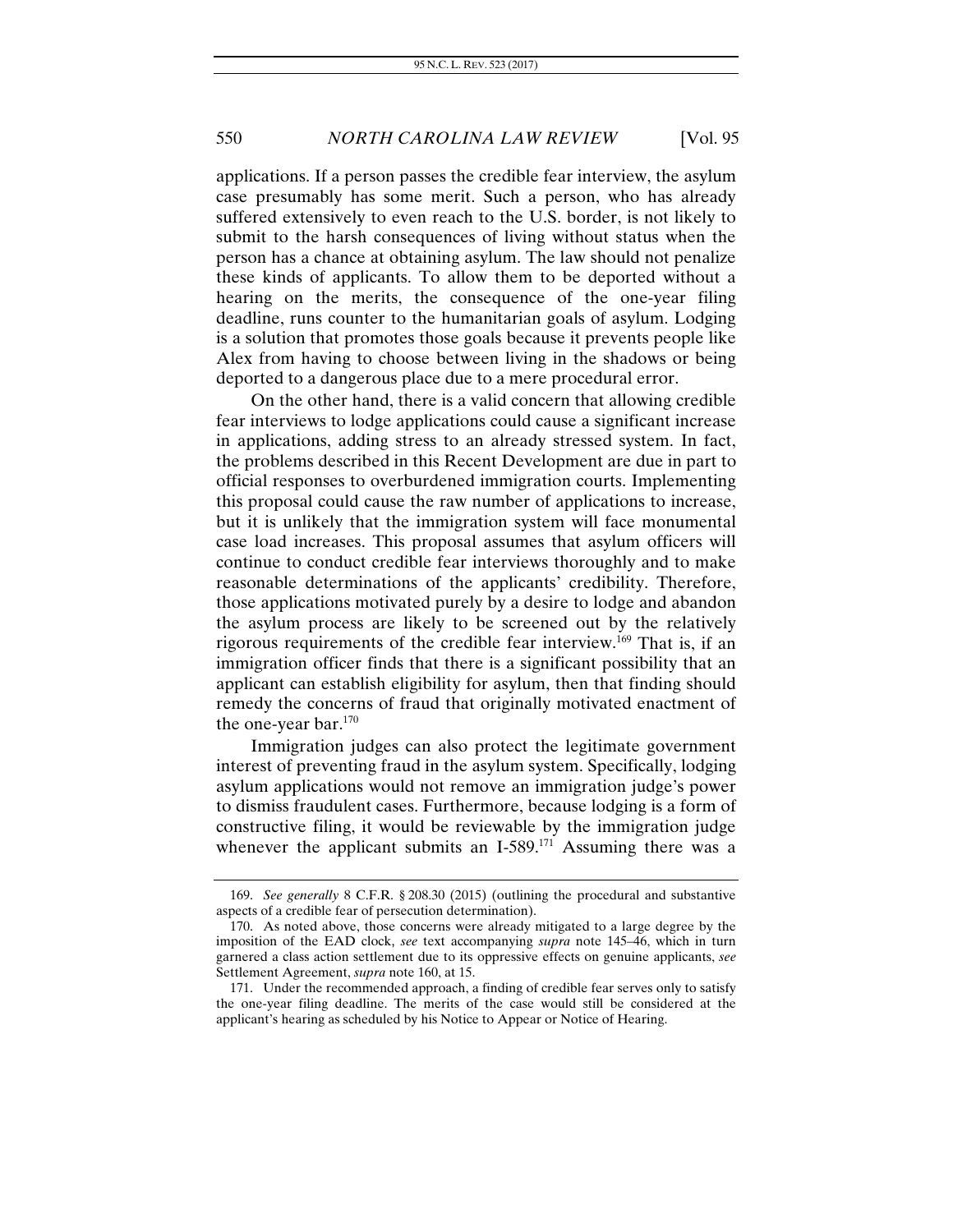significant delay in filing after the application is lodged, the judge could still find that the delay was due to the applicant's actions. Then, the burden of proof would be back on the applicant to show that the applicant qualifies for an exception to the one-year requirement.

#### **CONCLUSION**

While enacted as a means to decrease fraud in the immigration system, the one-year bar is now an unforgiving barrier to meritorious asylum claims, especially those of illegal entrants. When the typical illegal entrant asylum applicant leaves the immigration office, he leaves with a piece of paper that essentially says: "Hearing Time and Place: To Be Determined." For some applicants, this promise is never fulfilled. Due to various challenges, they may never have his claim heard on the merits. Specifically, the number of instances where immigration officers have failed to schedule hearings is alarming, and the abandonment of certified mail as the standard for service makes it far less likely that asylum applicants actually know when and where to go plead their case. Moreover, even though the credible fear interview seemingly signals the start of the asylum process, asylum applications are not considered filed for the purposes of the one-year deadline until they are presented in open court at the proper immigration office.

In light of these obstacles, the vulnerability of those that must overcome them, and the humanitarian purpose of asylum, it is clear that our nation's asylum laws need improvement. Despite its harsh effect in many cases, outright removal of the one-year bar may not be the ideal solution because the bar does control the docket of an overburdened immigration system. Moreover, a full repeal would likely be politically infeasible. Permitting judicial review of timeliness is also an imperfect solution. While doing so would allow applicants another avenue for relief, it would also likely transfer some of the immigration court case load into the federal court system. Likewise, requiring certified mail for effective service could reduce the number of cases where an applicant is unaware of her hearing date and location, but it could also cause delays.<sup>172</sup>

No solution is perfect when there are so many competing interests. Nonetheless, allowing successful credible fear interviews to count as filing for the purposes of the one-year bar best addresses the problems detailed in this Recent Development. This solution shelters

 <sup>172.</sup> For instance, if mail is returned as undeliverable, the court may be in limbo while it attempts to determine the applicant's whereabouts.